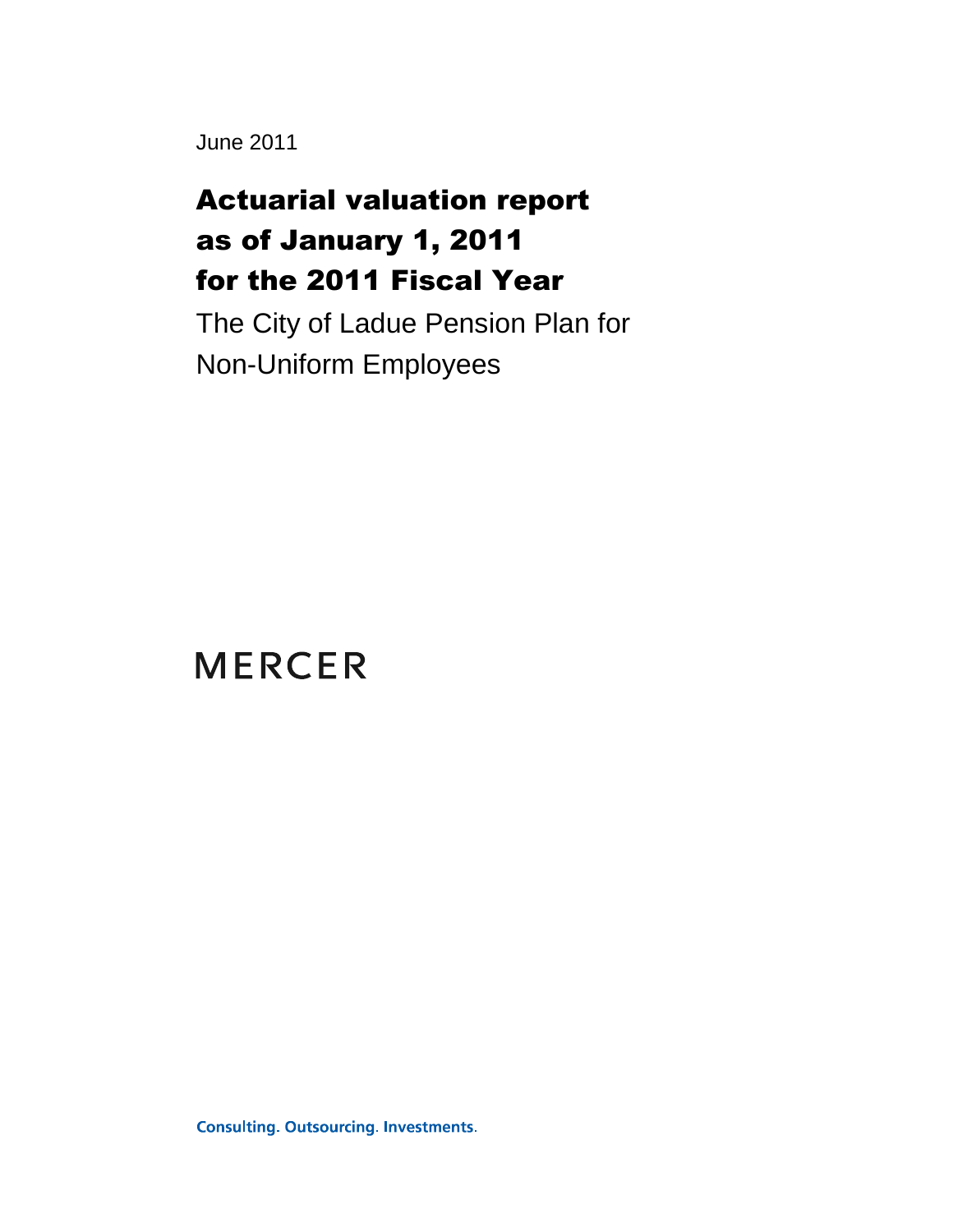### **Contents**

#### Cover letter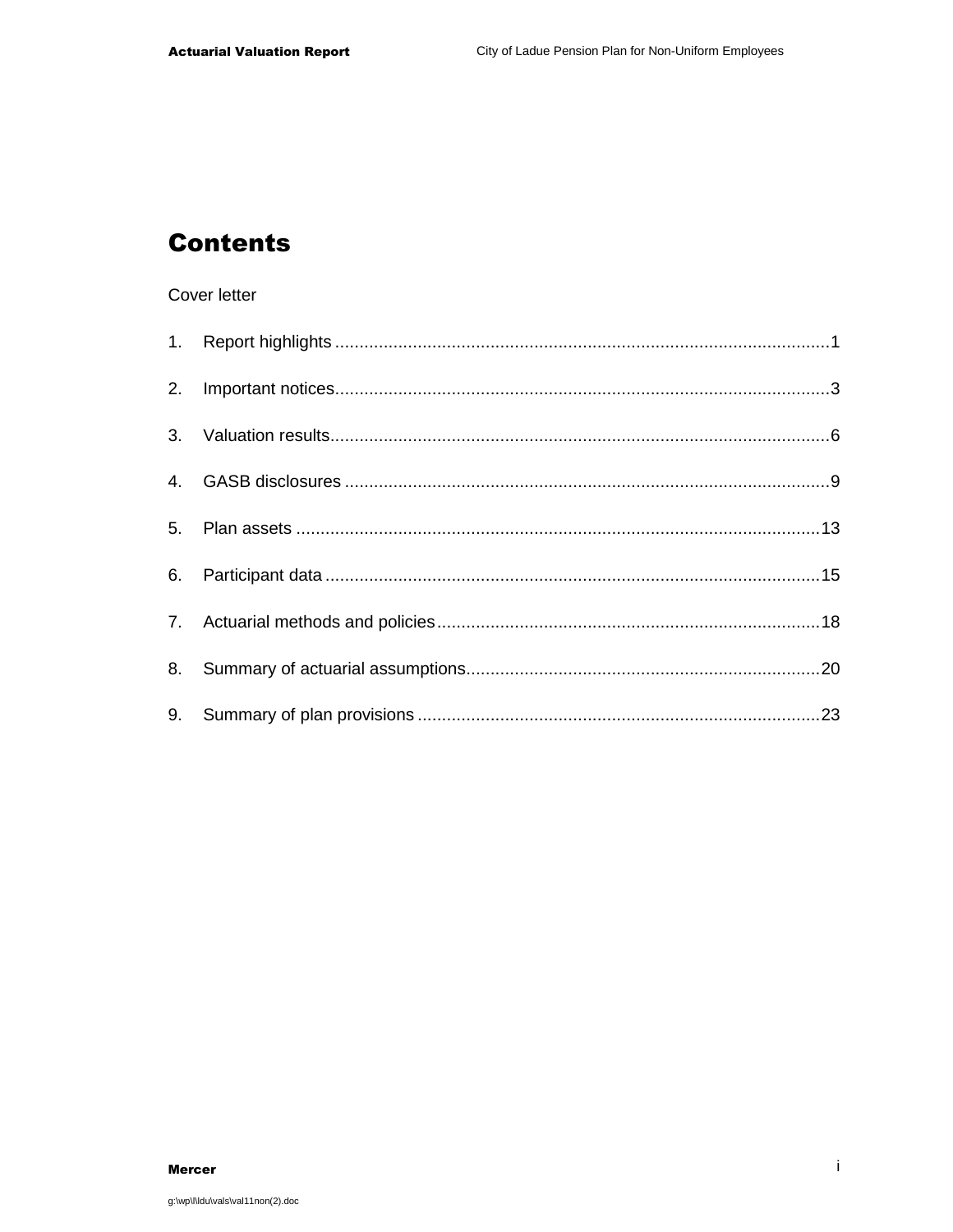# **MERCER**

701 Market Street, Suite 1100 St. Louis, MO 63101 314 588 2500 www.mercer.com

Mr. Rick Jett Finance Director City of Ladue 9345 Clayton Road Ladue, MO 63124

June 2011

**Subject:** Actuarial valuation report

Dear Rick:

Submitted in this report are the January 1, 2011 actuarial valuation results for City of Ladue Pension Plan for Non-Uniform Employees. The purposes of this report are to:

- Present Mercer's actuarial estimates of the Plan's liabilities and expenses as of January 1, 2011 for the City of Ladue to incorporate, as the City deems appropriate, in its financial statements; and
- **Provide the funding policy contribution for the year beginning January 1, 2011**

We are available to answer any questions on the material in this report or to provide explanations or further details as appropriate. The undersigned credentialed actuaries meet the Qualification Standards of the American Academy of Actuaries to render the actuarial opinion contained in this report. We are not aware of any direct or material indirect financial interest or relationship, including investments or other services that could create a conflict of interest, that would impair the objectivity of our work.

Respectfully submitted,

Que E Brench

Ann E. Bremehr, FSA Bonita J. Wurst, ASA

Bouto J. Wurst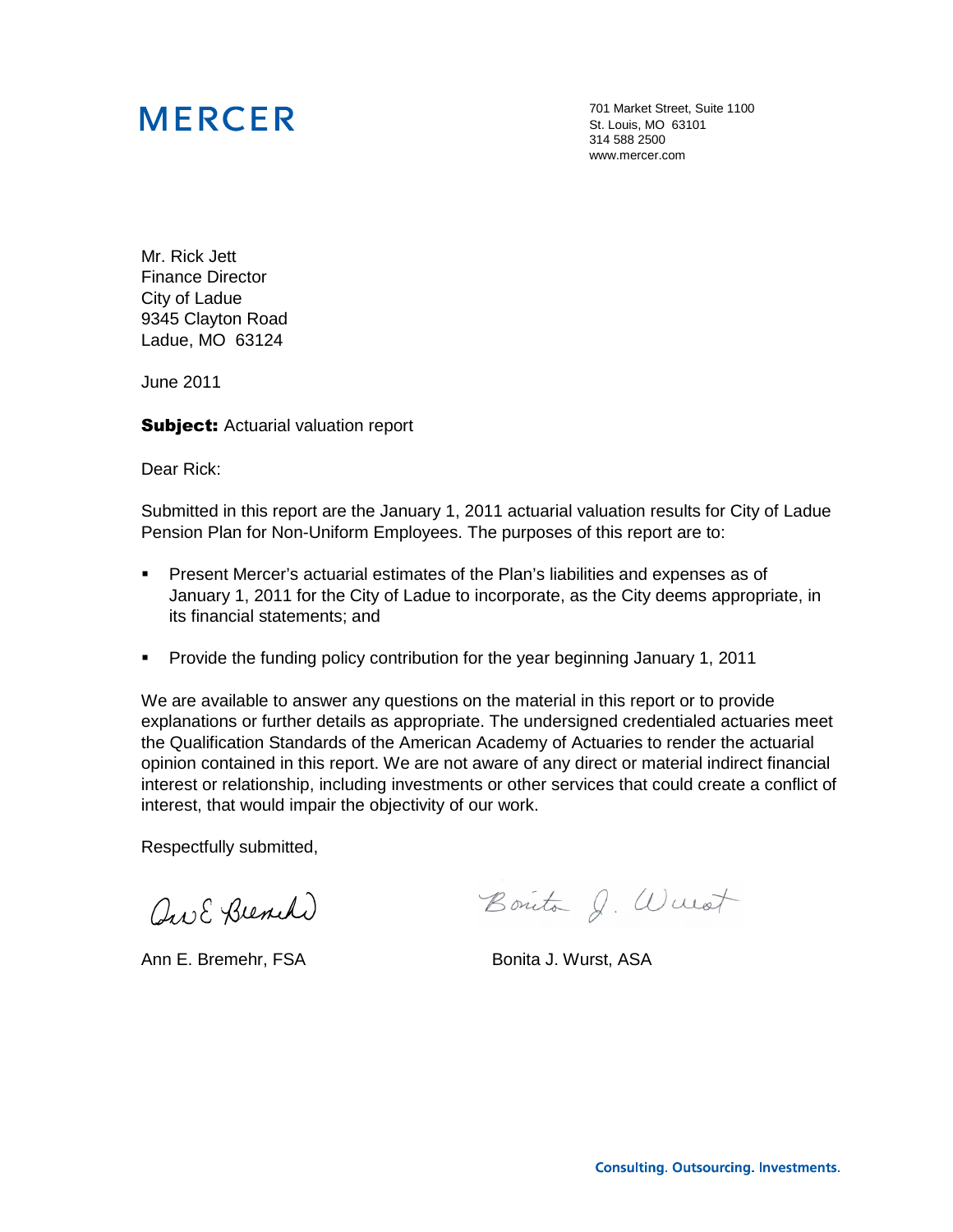### 1. Report highlights

Below are highlights of the results from the January 1, 2011 valuation and a comparison to the last actuarial valuation as of January 1, 2010.

|                                           |   | <b>January 1, 2011</b> | <b>January 1, 2010</b> |
|-------------------------------------------|---|------------------------|------------------------|
| Present value of projected benefits       | S | 4,407,308 \$           | 4,128,558              |
| Actuarial asset value                     |   | 3,399,572              | 3,069,929              |
| Normal cost                               |   | 130,158                | 150,324                |
| Funding policy contribution (end of year) |   | 139,170                | 161,199                |

Due to the asset smoothing method used, the actuarial value of assets (AVA) used to determine the employer contribution rate(s) in this valuation exceeds the market value of assets (MVA) by 2.8%. Absent future actuarial gains to offset the investment losses being smoothed, future employer contributions will increase as past investment losses become recognized. If asset smoothing methods were not used for this valuation, the employer funding policy contribution, based on the market value of assets, would have been \$149,973.

### Changes in plan provisions

There were no changes in plan provisions since the previous valuation.

### Changes in actuarial assumptions

The discount rate was changed from 7.75% to 7.50% and the healthy mortality assumption was changed from RP-2000 combined active/retired, white collar adjustment, with a fixed 7 year projection to the same table with a fixed 17 year projection.

These assumption changes increased the present value of projected benefits \$230,000 and increased the funding policy contribution \$26,000.

### Changes in actuarial methods

There were no changes in methods since the previous valuation.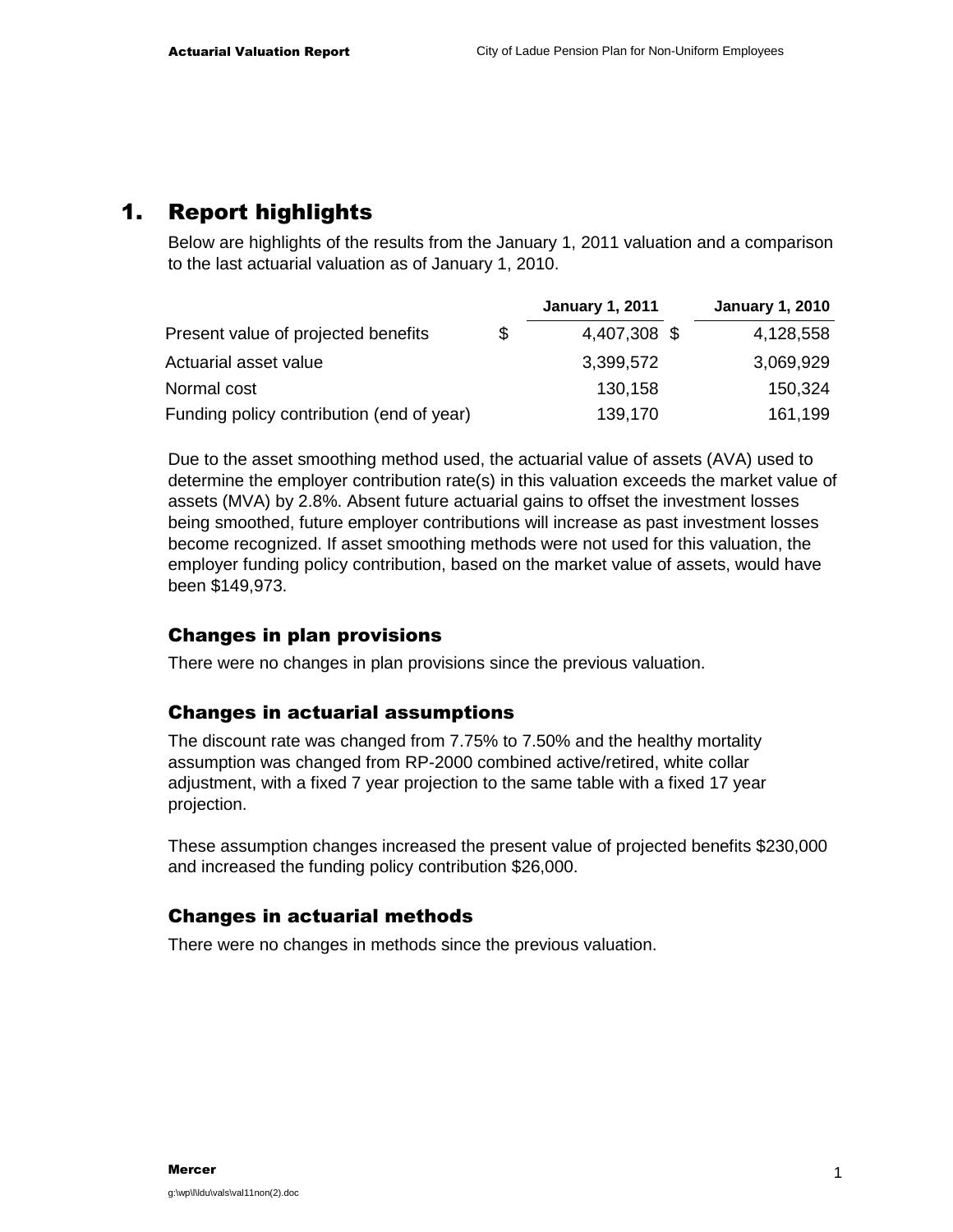#### Plan experience during prior plan year

During 2010, the plan experienced a net actuarial gain of \$120,000, primarily due to lower than expected 2010 salary increases. During 2010, the yield rate based on the actuarial value of assets was approximately 4.9% compared to an assumed 7.75% return. The return on a market value basis was approximately 13.5%.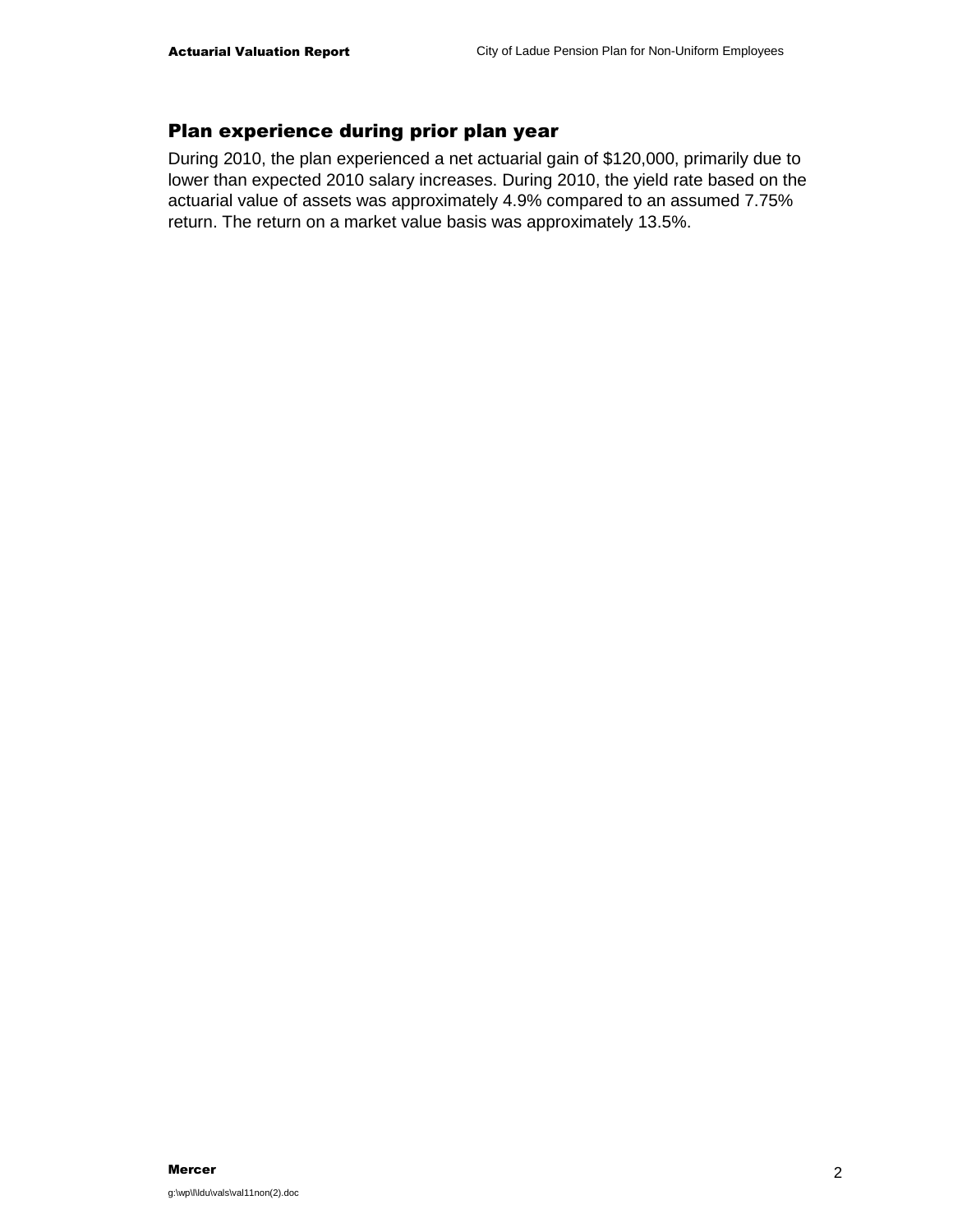### 2. Important notices

Mercer has prepared this report exclusively for the City of Ladue; Mercer is not responsible for reliance upon this report by any other party. Subject to this limitation, the City of Ladue may direct that this report be provided to its auditors.

The only purposes of this report are to:

- Present Mercer's actuarial estimates of the Plan's liabilities and expenses for the City of Ladue to incorporate, as the City deems appropriate, in its financial statements; and
- **Provide the funding policy contribution for the year beginning January 1, 2011.**

This report may not be used for any other purpose; Mercer is not responsible for the consequences of any unauthorized use.

Decisions about benefit changes, granting new benefits, investment policy, funding policy, benefit security and/or benefit-related issues should not be made on the basis of this valuation, but only after careful consideration of alternative economic, financial, demographic and societal factors, including financial scenarios that assume future sustained investment losses.

The City of Ladue is solely responsible for selecting the plan's investment policies, asset allocations and individual investments. Mercer's actuaries have not provided any investment advice to the City of Ladue.

A valuation report is only a snapshot of a Plan's estimated financial condition at a particular point in time; it does not predict the Plan's future financial condition or its ability to pay benefits in the future and does not provide any guarantee of future financial soundness of the Plan. Over time, a plan's total cost will depend on a number of factors, including the amount of benefits the plan pays, the number of people paid benefits, the period of time over which benefits are paid, plan expenses and the amount earned on any assets invested to pay benefits. These amounts and other variables are uncertain and unknowable at the valuation date.

Because modeling all aspects of a situation is not possible or practical, we may use summary information, estimates, or simplifications of calculations to facilitate the modeling of future events in an efficient and cost-effective manner. We may also exclude factors or data that are immaterial in our judgment. Use of such simplifying techniques does not, in our judgment, affect the reasonableness of valuation results for the plan.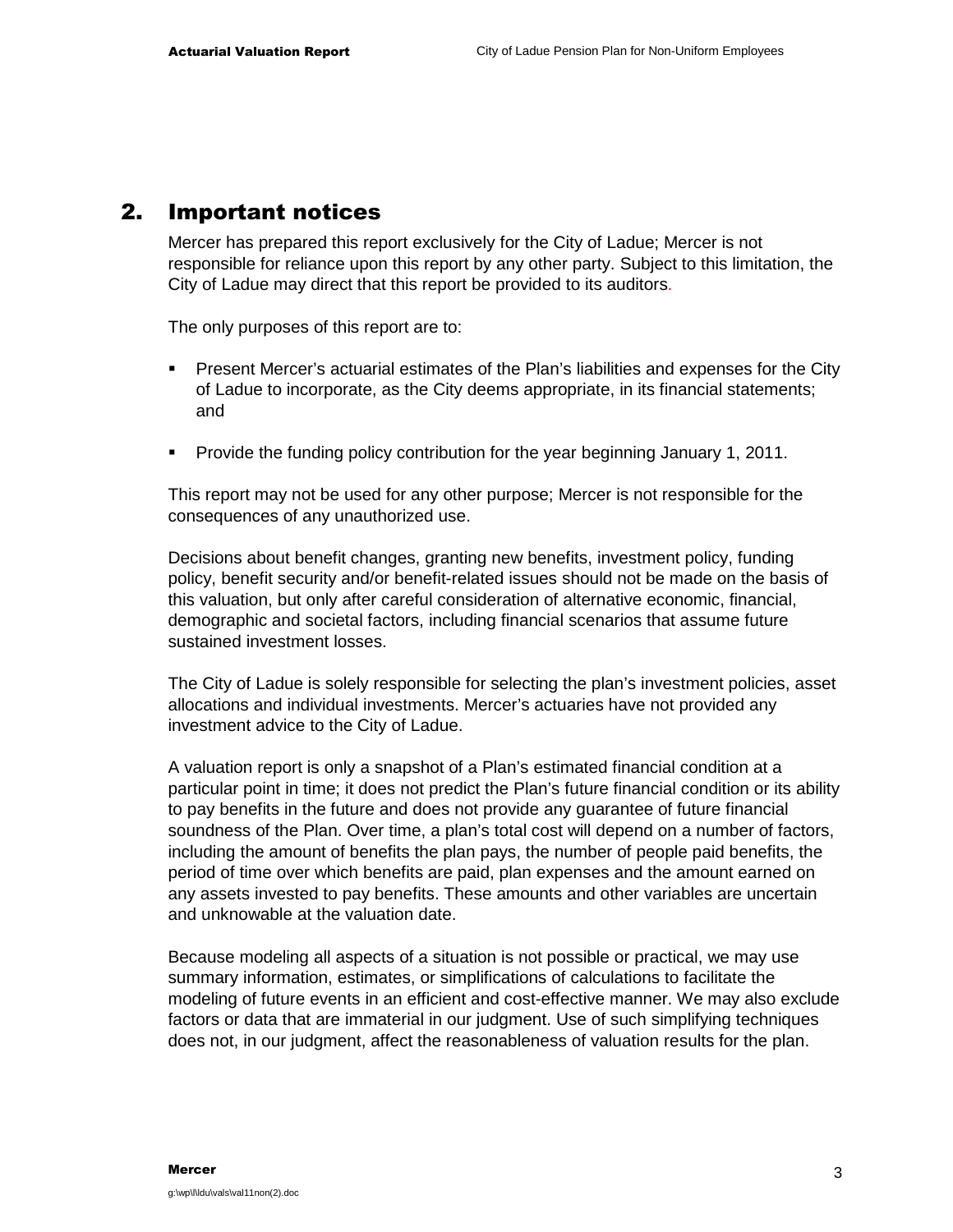To prepare the valuation report, actuarial assumptions, as described in Section 8, are used in a forward looking financial and demographic model to present a single scenario from a wide range of possibilities; the results based on that single scenario are included in the valuation. The future is uncertain and the plan's actual experience will differ from those assumptions; these differences may be significant or material because these results are very sensitive to the assumptions made and, in some cases, to the interaction between the assumptions.

Different assumptions or scenarios within the range of possibilities may also be reasonable and results based on those assumptions would be different. As a result of the uncertainty inherent in a forward looking projection over a very long period of time, no one projection is uniquely "correct" and many alternative projections of the future could also be regarded as reasonable. Two different actuaries could, quite reasonably, arrive at different results based on the same data and different views of the future. A "sensitivity analysis" shows the degree to which results would be different if you substitute alternative assumptions within the range of possibilities for those utilized in this report. We have not been engaged to perform such a sensitivity analysis and thus the results of such an analysis are not included in this report. At the City of Ladue's request, Mercer is available to perform such a sensitivity analysis.

Actuarial assumptions may also be changed from one valuation to the next because of changes in mandated requirements, plan experience, changes in expectations about the future and other factors. A change in assumptions is not an indication that prior assumptions were unreasonable when made.

The calculation of actuarial liabilities for valuation purposes is based on a current estimate of future benefit payments. The calculation includes a computation of the "present value" of those estimated future benefit payments using an assumed discount rate; the higher the discount rate assumption, the lower the estimated liability will be. For purposes of estimating the liabilities (future and accrued) in this report, you selected an assumption based on the expected long term rate of return on plan investments. Using a lower discount rate assumption, such as a rate based on long-term bond yields, could substantially increase the estimated present value of future and accrued liabilities.

Because valuations are a snapshot in time and are based on estimates and assumptions that are not precise and will differ from actual experience, contribution calculations are inherently imprecise. There is no uniquely "correct" level of contributions for the coming plan year.

Valuations do not affect the ultimate cost of the Plan, only the timing of contributions into the Plan. Plan funding occurs over time. Contributions not made this year, for whatever reason, including errors, remain the responsibility of the Plan sponsor and can be made in later years. If the contribution levels over a period of years are lower or higher than necessary, it is normal and expected practice for adjustments to be made to future contribution levels to take account of this with a view to funding the plan over time.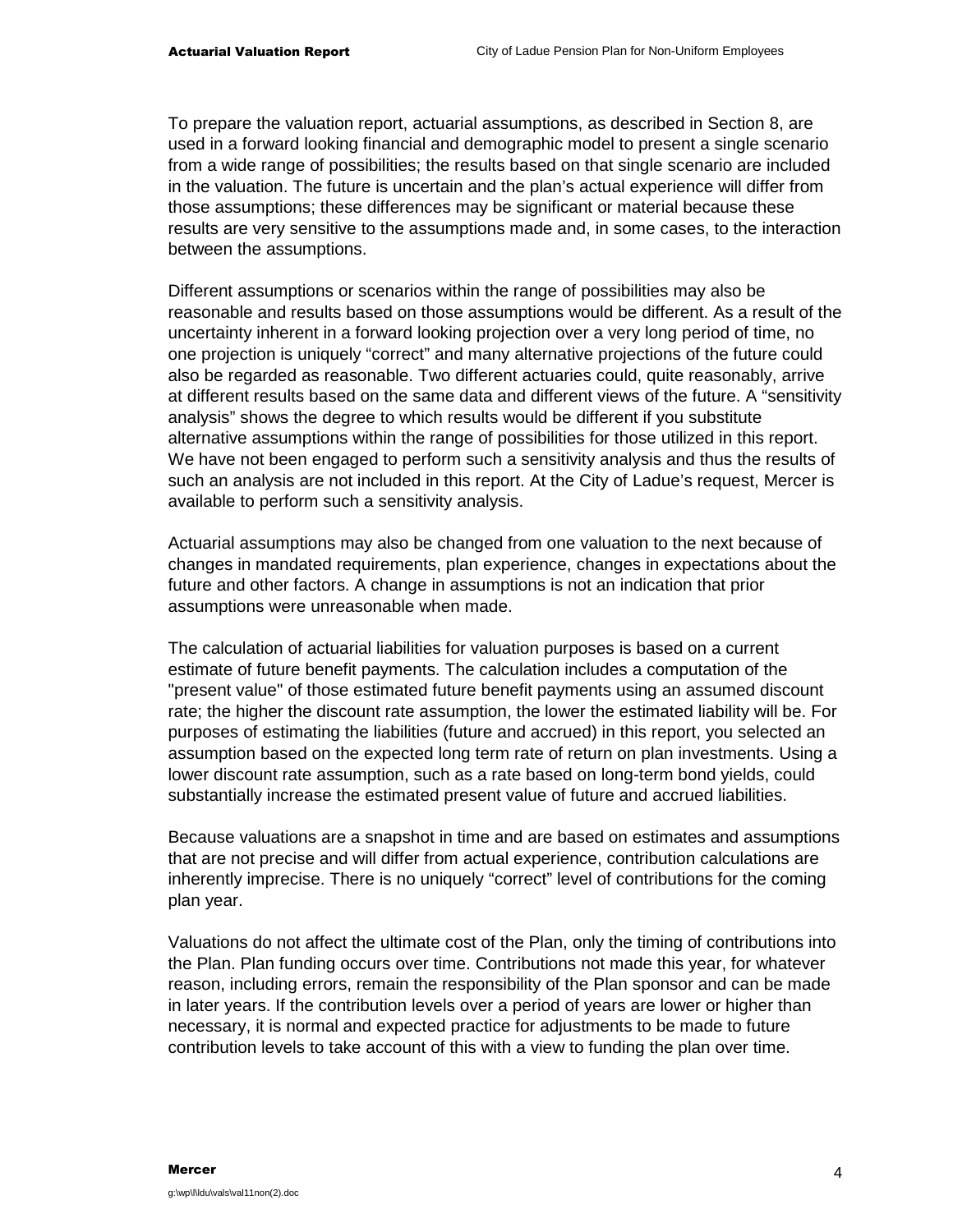Data, computer coding and mathematical errors are possible in the preparation of a valuation involving complex computer programming and thousands of calculations and data inputs. Errors in a valuation discovered after its preparation may be corrected by amendment to the valuation or in a subsequent year's valuation.

Assumptions are based on the last experience study, as adopted by the Board, with updates to the investment return and mortality assumptions. The City of Ladue is responsible for selecting the plan's funding policy, actuarial valuation methods, asset valuation methods, and assumptions. The policies, methods and assumptions used in this valuation are those that have been so prescribed and are described in Sections 7 and 8. The City of Ladue is solely responsible for communicating to Mercer any changes required thereto.

To prepare this report Mercer has used and relied on financial data and participant data supplied by the City of Ladue and summarized in the valuation report in Sections 5 and 6. The City of Ladue is responsible for ensuring that such participant data provides an accurate description of all persons who are participants under the terms of the plan or otherwise entitled to benefits as of January 1, 2011 that is sufficiently comprehensive and accurate for the purposes of this report. Although Mercer has reviewed the data in accordance with Actuarial Standards of Practice No. 23, Mercer has not verified or audited any of the data or information provided.

Mercer has also used and relied on the plan documents, including amendments, and interpretations of plan provisions, supplied by the City of Ladue as summarized in the valuation report in Section 9. We have assumed for purposes of this valuation that copies of any official plan document including all amendments and collective bargaining agreements as well as any interpretations of any such document have been provided to Mercer along with a written summary of any other substantive commitments. The City of Ladue is solely responsible for the validity, accuracy and comprehensiveness of this information. If any data or plan provisions supplied are not accurate and complete, the valuation results may differ significantly from the results that would be obtained with accurate and complete information; this may require a later revision of this report. Moreover, plan documents may be susceptible to different interpretations, each of which could be reasonable, and that the different interpretations could lead to different valuation results.

The City of Ladue should notify Mercer promptly after receipt of this report if the City of Ladue disagrees with anything contained in the report or is aware of any information that would affect the results of the report that has not been communicated to Mercer or incorporated therein. The report will be deemed final and acceptable to the City of Ladue unless the City of Ladue promptly provides such notice to Mercer.

The information contained in this document (including any attachments) is not intended by Mercer to be used, and it cannot be used, for the purpose of avoiding penalties under the Internal Revenue Code that may be imposed on the taxpayer.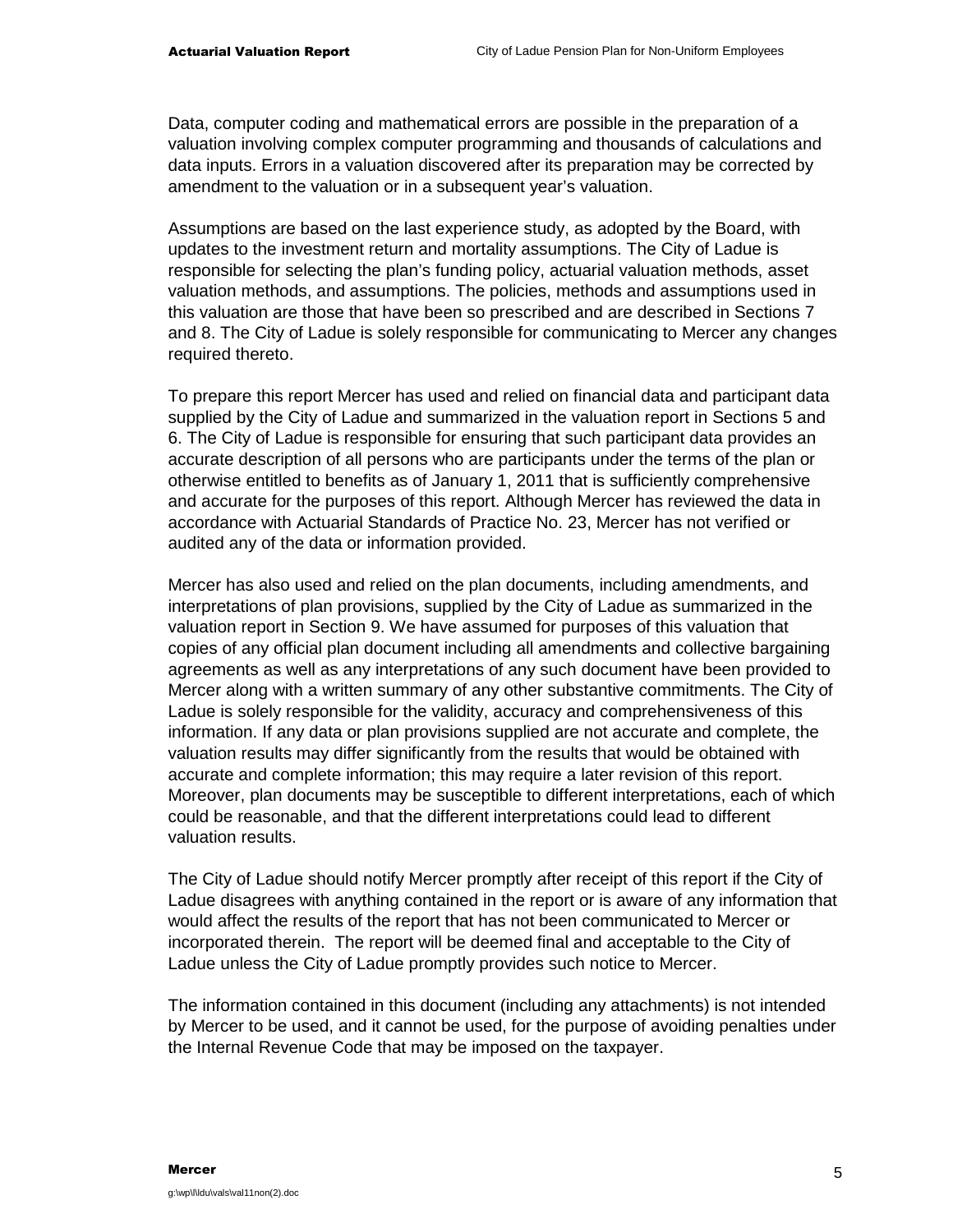### 3. Valuation results

|                                           | <b>Actuarial Valuation as of</b> |                        |                        |  |  |  |
|-------------------------------------------|----------------------------------|------------------------|------------------------|--|--|--|
|                                           |                                  | <b>January 1, 2011</b> | <b>January 1, 2010</b> |  |  |  |
| <b>Funding Valuation</b>                  |                                  |                        |                        |  |  |  |
| Actuarial asset value                     | \$                               | 3,399,572 \$           | 3,069,929              |  |  |  |
| Present value of projected benefits       |                                  | 4,407,308              | 4,128,558              |  |  |  |
| Normal cost                               |                                  | 130,158                | 150,324                |  |  |  |
| Funding policy contribution (end of year) |                                  | 139,170                | 161,199                |  |  |  |
| <b>Participant Data</b>                   |                                  |                        |                        |  |  |  |
| Number of participants in valuation       |                                  |                        |                        |  |  |  |
| Active participants                       |                                  | 29                     | 29                     |  |  |  |
| Participants with deferred benefits       |                                  | 2                      | 2                      |  |  |  |
| Participants receiving benefits           |                                  | 11                     | 11                     |  |  |  |
| Total                                     |                                  | 42                     | 42                     |  |  |  |
| <b>Active Participant Statistics</b>      |                                  |                        |                        |  |  |  |
| Average age                               |                                  | 49.7                   | 48.8                   |  |  |  |
| Average years of service                  |                                  | 16.9                   | 15.8                   |  |  |  |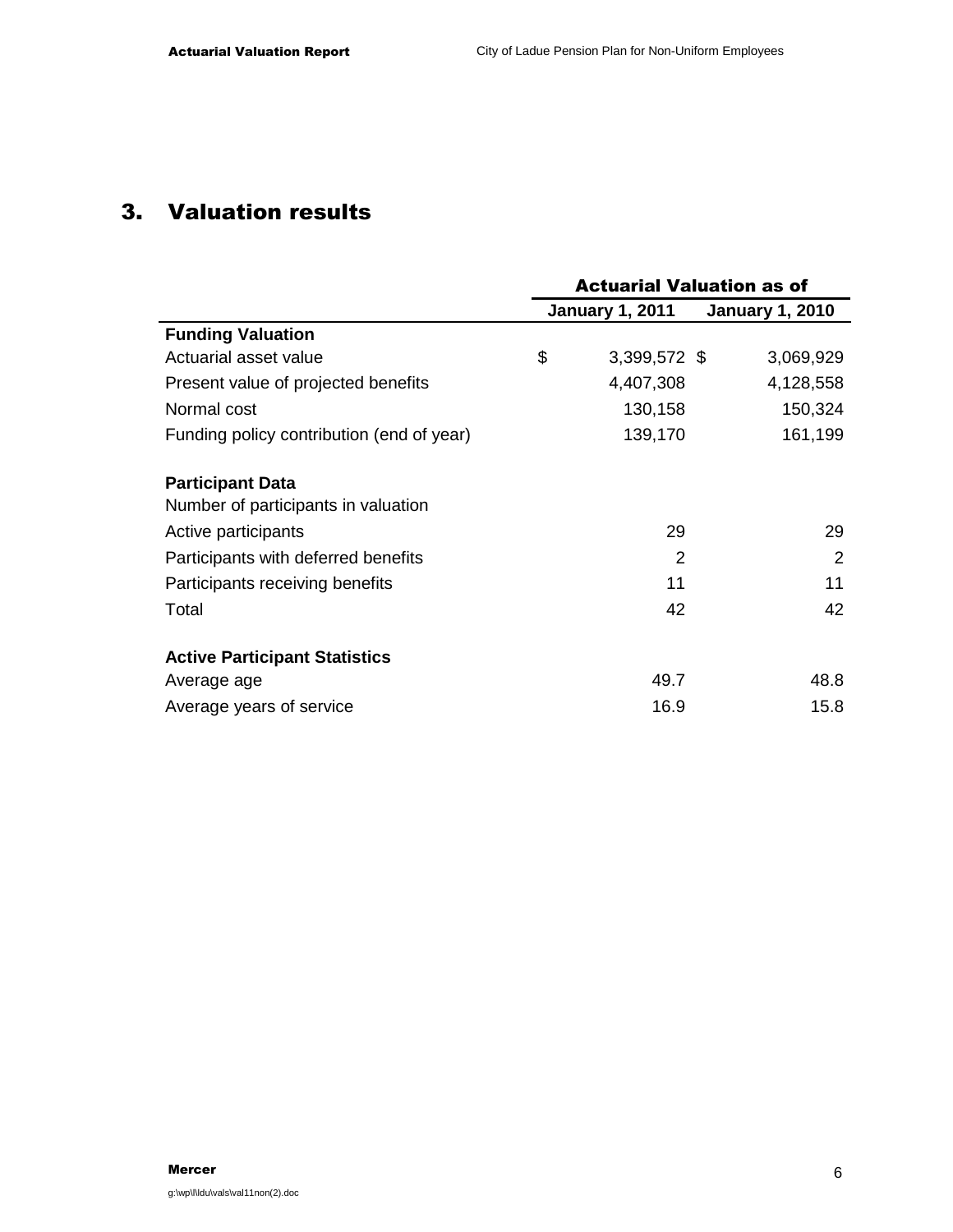### **Normal Cost**

The components of normal cost under the plan's funding method are:

| <b>Component</b>                                                           | <b>January 1, 2011</b> | <b>January 1, 2010</b> |            |  |
|----------------------------------------------------------------------------|------------------------|------------------------|------------|--|
| 1. Present value of projected benefits                                     |                        |                        |            |  |
| a. Active participants                                                     | \$<br>3,857,179        | \$                     | 3,587,411  |  |
| b. Participants with deferred benefits                                     | 73,719                 |                        | 65,688     |  |
| c. Participants receiving benefits                                         | 476,410                |                        | 475,459    |  |
| d. Total                                                                   | 4,407,308              |                        | 4,128,558  |  |
| 2. Actuarial value of assets                                               | 3,399,572              |                        | 3,069,929  |  |
| 3. Present value of future employee<br>contributions                       | 0                      |                        | 0          |  |
| 4. Present value of future normal costs<br>$(1.d. -2. -3.)$                | 1,007,736              |                        | 1,058,629  |  |
| 5. Present value of future salaries                                        | 12,676,774             |                        | 13,873,694 |  |
| 6. Normal cost rate $(4 \div 5)$ .                                         | 7.9495%                |                        | 7.6305%    |  |
| 7. Expected salaries of active participants<br>under normal retirement age | 1,385,721              |                        | 1,707,938  |  |
| 8. Normal cost $(6. \times 7.)$                                            | 110,158                |                        | 130,324    |  |
| 9. Expected expenses                                                       | 20,000                 |                        | 20,000     |  |
| 10. Total normal cost                                                      |                        |                        |            |  |
| (8. + 9., but not less than zero)                                          | \$<br>130,158          | \$                     | 150,324    |  |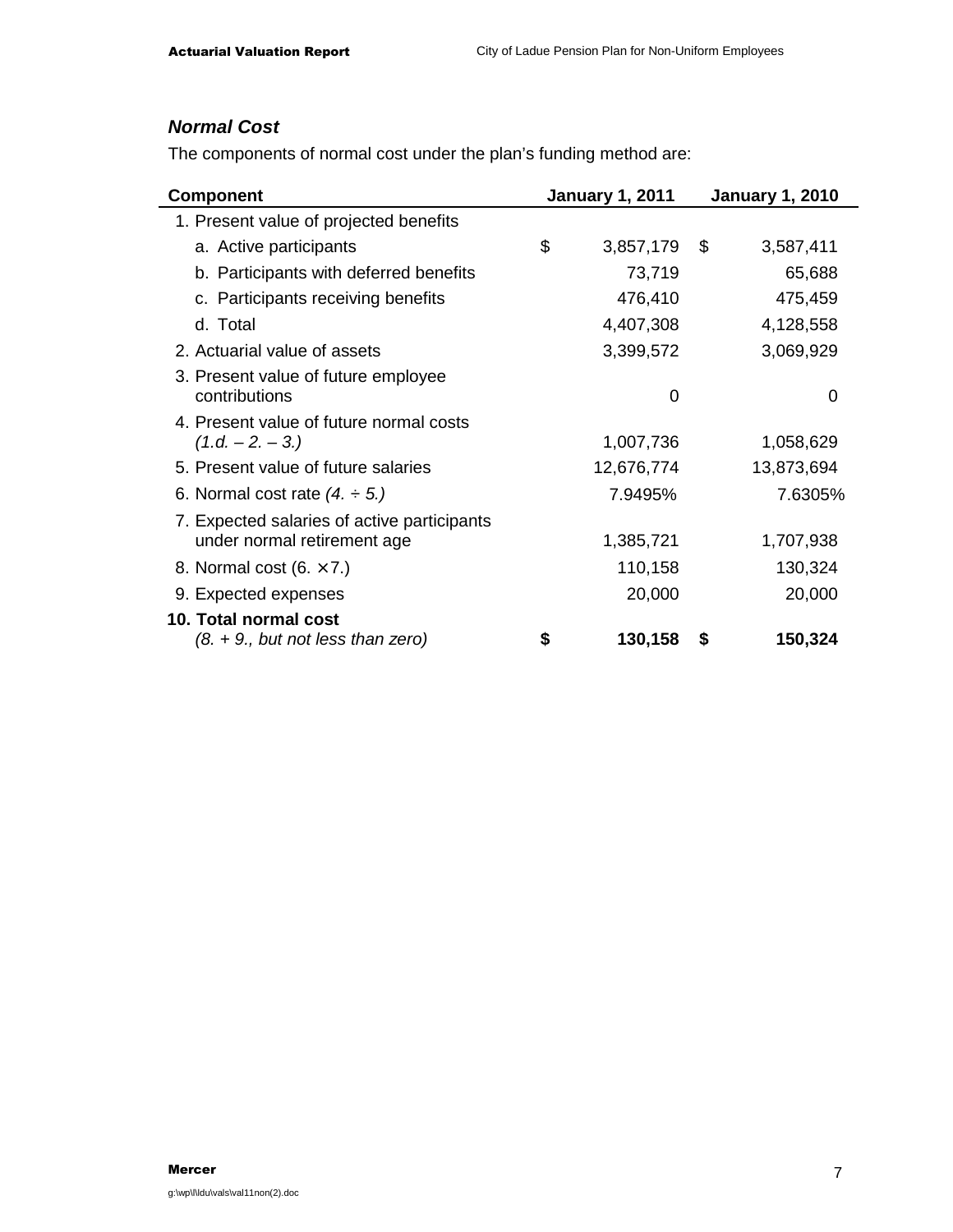### **Funding policy contribution**

The funding policy contribution consists of the normal cost calculated under the aggregate cost method and interest to the end of the plan year.

|                                          | <b>Plan year ending</b> |                          |  |                          |  |  |  |  |
|------------------------------------------|-------------------------|--------------------------|--|--------------------------|--|--|--|--|
|                                          |                         | <b>December 31, 2011</b> |  | <b>December 31, 2010</b> |  |  |  |  |
| 1. Normal cost at beginning of year      |                         | 130,158                  |  | 150,324                  |  |  |  |  |
| 2. Interest to end of year               |                         | 9,012                    |  | 10,875                   |  |  |  |  |
| 3. Funding policy contribution $(1 + 2)$ |                         | 139,170                  |  | 161,199                  |  |  |  |  |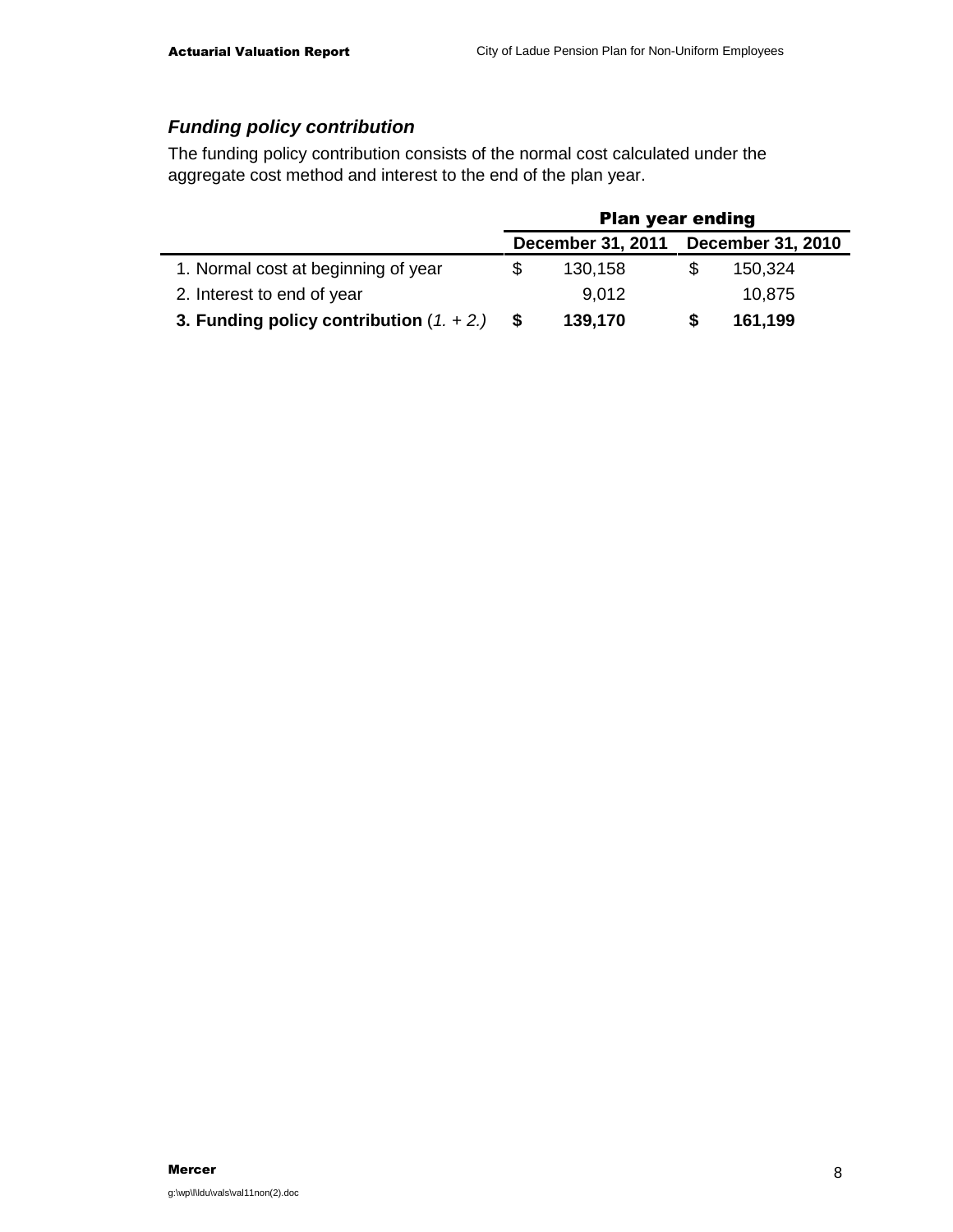### 4. GASB disclosures

Provided below is the financial reporting information for the plan.

| <b>Actuarial</b><br><b>Valuation</b><br>Date | <b>Actuarial</b><br><b>Actuarial</b><br><b>Accrued</b><br>Liability (AAL)<br>Value of<br><b>Entry Age</b><br><b>Assets</b><br>(b)<br>(a) |           | <b>Unfunded</b><br>AAL (UAAL)<br>$(b) - (a)$ | <b>Funded</b><br>Ratio<br>(a)/(b) | Covered<br><b>Payroll</b><br>(c) | UAAL as a<br>Percentage<br>of Covered<br><b>Payroll</b><br><u>(b) – (a)</u><br>(c) |       |
|----------------------------------------------|------------------------------------------------------------------------------------------------------------------------------------------|-----------|----------------------------------------------|-----------------------------------|----------------------------------|------------------------------------------------------------------------------------|-------|
| 01/01/2008                                   | \$                                                                                                                                       | 2,542,196 | \$<br>2,897,592                              | \$<br>355,396                     | 87.7%                            | \$<br>1,709,715                                                                    | 20.8% |
| 01/01/2009                                   |                                                                                                                                          | 2,344,006 | 3,148,403                                    | 804,397                           | 74.5%                            | 1,727,832                                                                          | 46.6% |
| 01/01/2010                                   |                                                                                                                                          | 3,069,929 | 3,492,843                                    | 422,914                           | 87.9%                            | 1,802,804                                                                          | 23.5% |
| 01/01/2011                                   |                                                                                                                                          | 3,399,572 | 3,749,837                                    | 350,265                           | 90.7%                            | 1,717,264                                                                          | 20.4% |

While not required by the governmental accounting standards, the following schedule shows the funding progress of the plan based on the market value of assets.

| <b>Actuarial</b><br><b>Valuation</b><br>Date | <b>Actuarial</b><br><b>Market</b><br><b>Accrued</b><br>Value of<br><b>Entry Age</b><br><b>Assets</b><br>(a)<br>(b) |    | Liability (AAL) | <b>Unfunded</b><br>AAL<br>(b) – (a) |           |  | <b>Funded</b><br>Covered<br>Ratio<br><b>Payroll</b><br>(a)/(b)<br>(c) |   |           | UAAL as a<br>Percentage<br>of Covered<br><b>Payroll</b><br><u>(b) – (a)</u><br>(c) |
|----------------------------------------------|--------------------------------------------------------------------------------------------------------------------|----|-----------------|-------------------------------------|-----------|--|-----------------------------------------------------------------------|---|-----------|------------------------------------------------------------------------------------|
| 01/01/2008                                   | \$<br>2,524,959                                                                                                    | \$ | 2,897,592       | \$                                  | 372,633   |  | 87.1%                                                                 | S | 1,709,715 | 21.8%                                                                              |
| 01/01/2009                                   | 1,953,338                                                                                                          |    | 3,148,403       |                                     | 1,195,065 |  | 62.0%                                                                 |   | 1,727,832 | 69.2%                                                                              |
| 01/01/2010                                   | 2,749,187                                                                                                          |    | 3,492,843       |                                     | 743.656   |  | 78.7%                                                                 |   | 1.802.804 | 41.2%                                                                              |
| 01/01/2011                                   | 3,307,634                                                                                                          |    | 3,749,837       |                                     | 442,203   |  | 88.2%                                                                 |   | 1,717,264 | 25.8%                                                                              |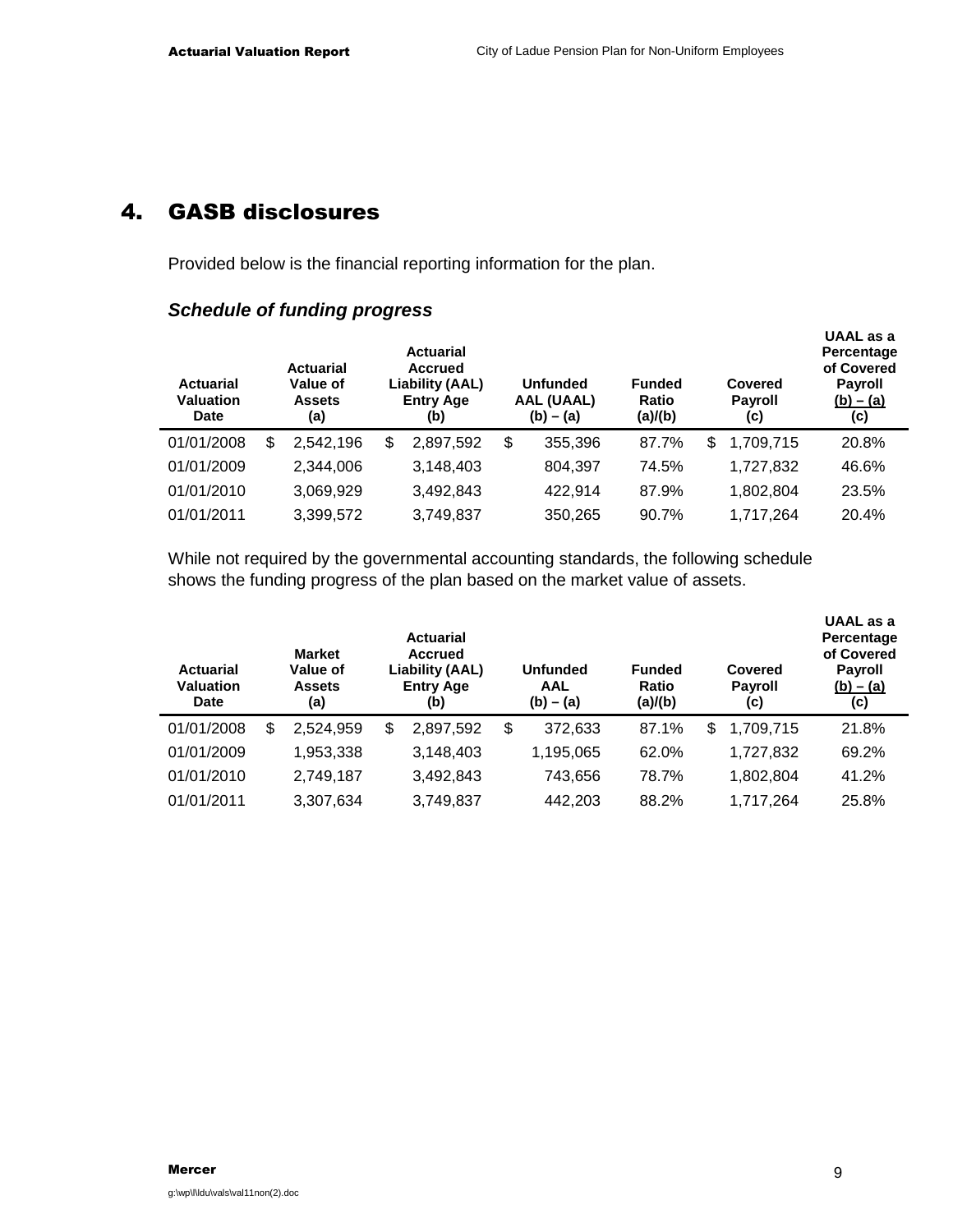#### **Schedule of employer contributions**

The annual required contributions as defined in the governmental accounting standards and ratio of actual to required contributions are as follows:

| <b>Year Ended December 31</b> | <b>Annual Required</b><br><b>Contribution</b> | <b>Percentage Contributed</b> |
|-------------------------------|-----------------------------------------------|-------------------------------|
| 2002                          | \$<br>50,615                                  | 100%                          |
| 2003                          | 92,402                                        | 100%                          |
| 2004                          | 99,990                                        | 100%                          |
| 2005                          | 110,188                                       | 100%                          |
| 2006                          | 120,800                                       | 100%                          |
| 2007                          | 143,662                                       | 100%                          |
| 2008                          | 148,695                                       | 118%                          |
| 2009                          | 203,664                                       | 198%                          |
| 2010                          | 161,199                                       | 162%                          |
| 2011                          | 139,170                                       | $\star$                       |

\* Cannot be determined until all 2011 contributions have been made.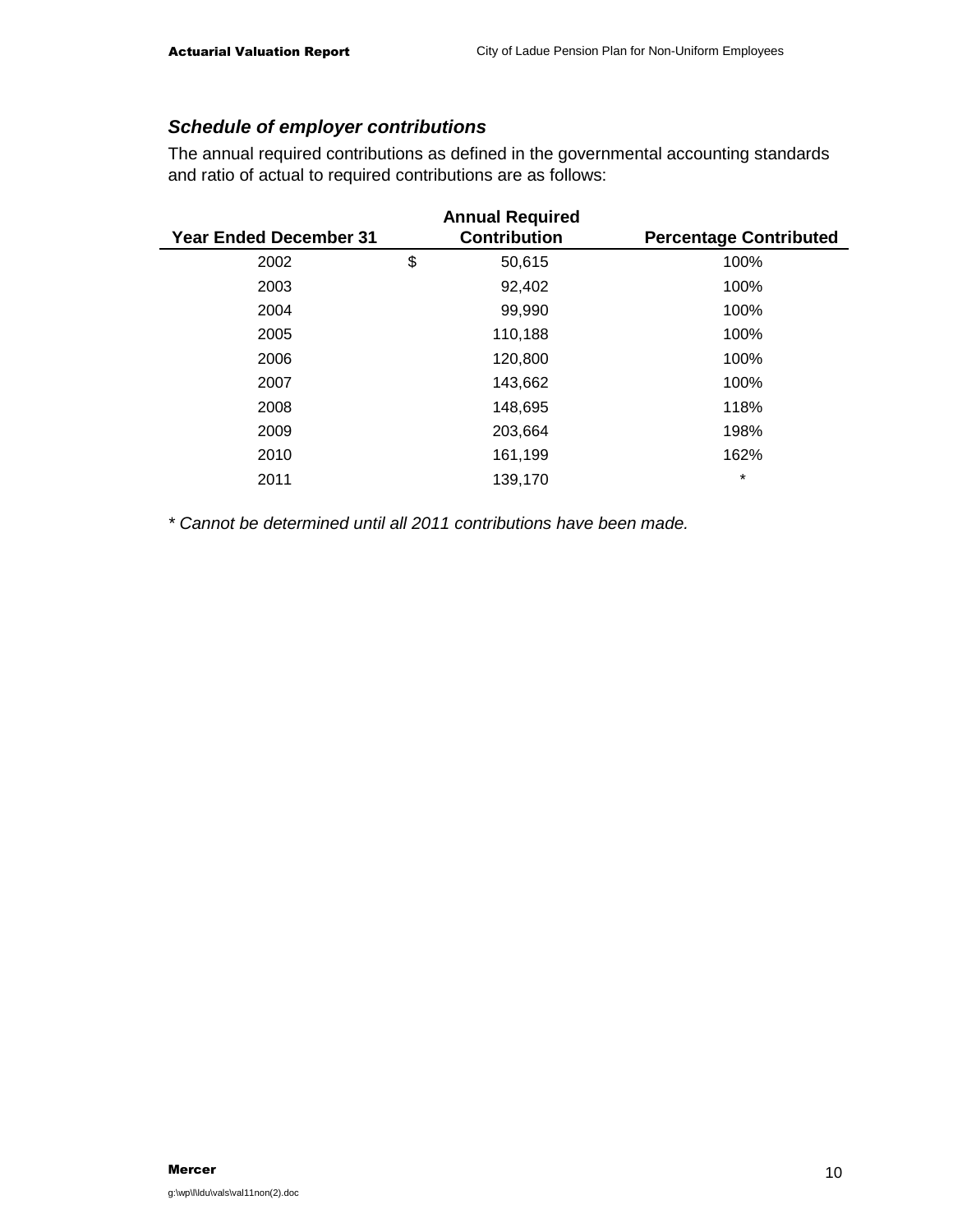Provided below is additional information required for financial reporting by the City of Ladue.

#### **Annual pension cost and net pension obligation**

The City's annual pension cost and net pension obligation for the City's fiscal years ending December 31, 2011 and December 31, 2010 are as follows:

|    |                                             | December 31, 2011 December 31, 2010 |   |           |
|----|---------------------------------------------|-------------------------------------|---|-----------|
|    | 1. Annual required contribution             | \$<br>139,170 \$                    |   | 161,199   |
|    | 2. Interest on net pension obligation       | (24, 352)                           |   | (17, 538) |
| 3. | Adjustment to annual required               |                                     |   |           |
|    | contribution                                | (33,017)                            |   | (19, 146) |
|    | 4. Annual pension cost $(1. + 2. - 3.)$     | 147,835                             |   | 162,807   |
| 5. | Contributions made                          | $\star$                             |   | 261,199   |
| 6. | Increase (decrease) in net pension          |                                     |   |           |
|    | obligation $(4. -5.)$                       | $\star$                             |   | (98, 392) |
|    | 7. Net pension obligation beginning of year | (324,694)                           |   | (226,302) |
|    | 8. Net pension obligation end of year       |                                     |   |           |
|    | $(6. + 7.)$                                 | \$<br>*                             | S | (324,694) |

\* Cannot be determined until all 2011 contributions have been made.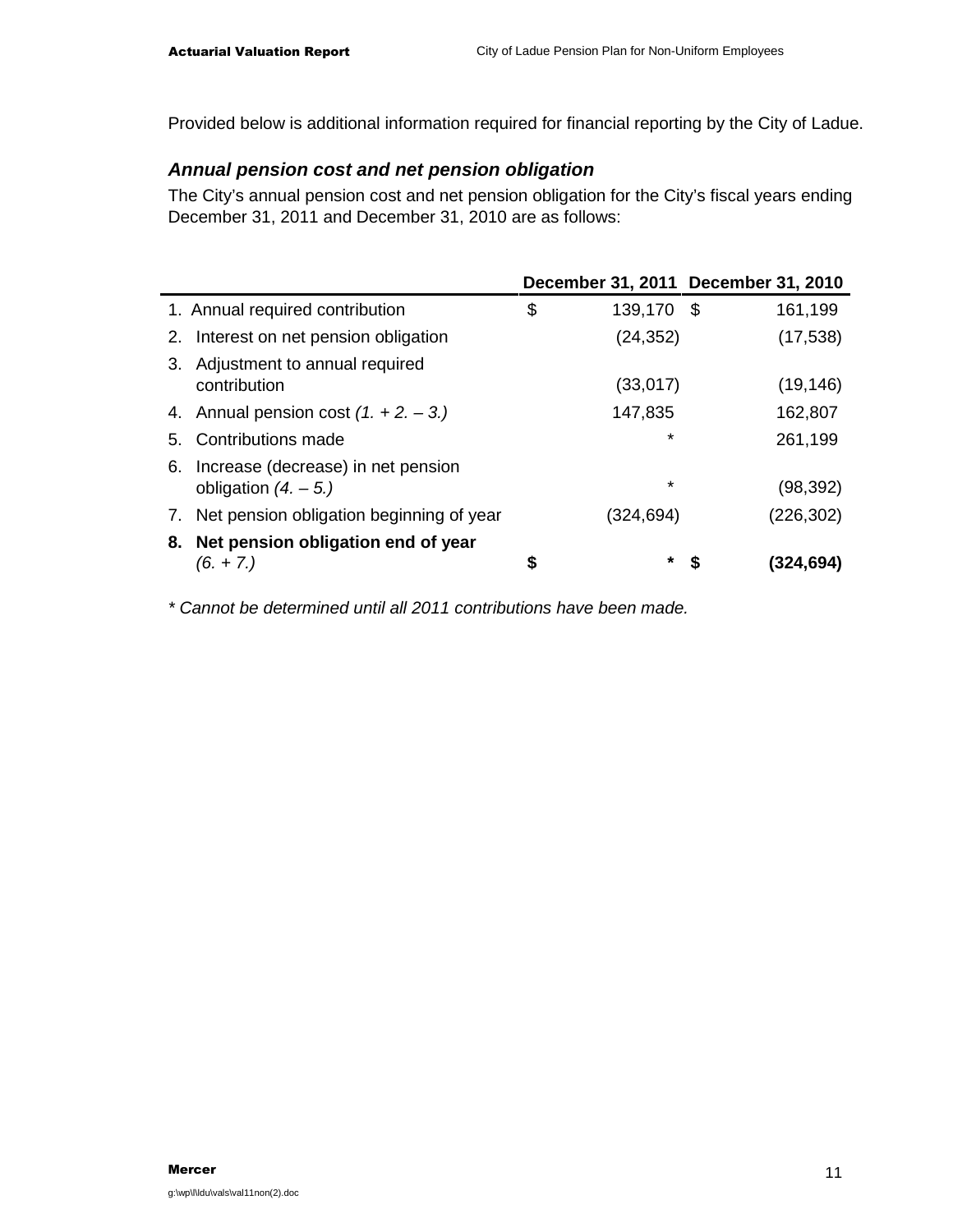| <b>Fiscal Year Ending</b> | <b>Annual Pension</b><br>Cost (APC) | <b>Percentage of</b><br><b>APC Contributed</b> | <b>Net Pension</b><br><b>Obligation</b> |  |
|---------------------------|-------------------------------------|------------------------------------------------|-----------------------------------------|--|
| 2002                      | \$<br>50,615                        | 100.0%                                         | \$<br>0                                 |  |
| 2003                      | 92,402                              | 100.0%                                         | 0                                       |  |
| 2004                      | 99,990                              | 100.0%                                         | 0                                       |  |
| 2005                      | 110,188                             | 100.0%                                         | 0                                       |  |
| 2006                      | 120,800                             | 100.0%                                         | 0                                       |  |
| 2007                      | 143,662                             | 100.0%                                         | 0                                       |  |
| 2008                      | 148,695                             | 117.7%                                         | (26,305)                                |  |
| 2009                      | 203,667                             | 198.2%                                         | (226, 302)                              |  |
| 2010                      | 162,807                             | 160.4%                                         | (324, 694)                              |  |
| 2011                      | 147,835                             | *                                              | $\star$                                 |  |

### **Trend Information**

\* Cannot be determined until all 2011 contributions have been made.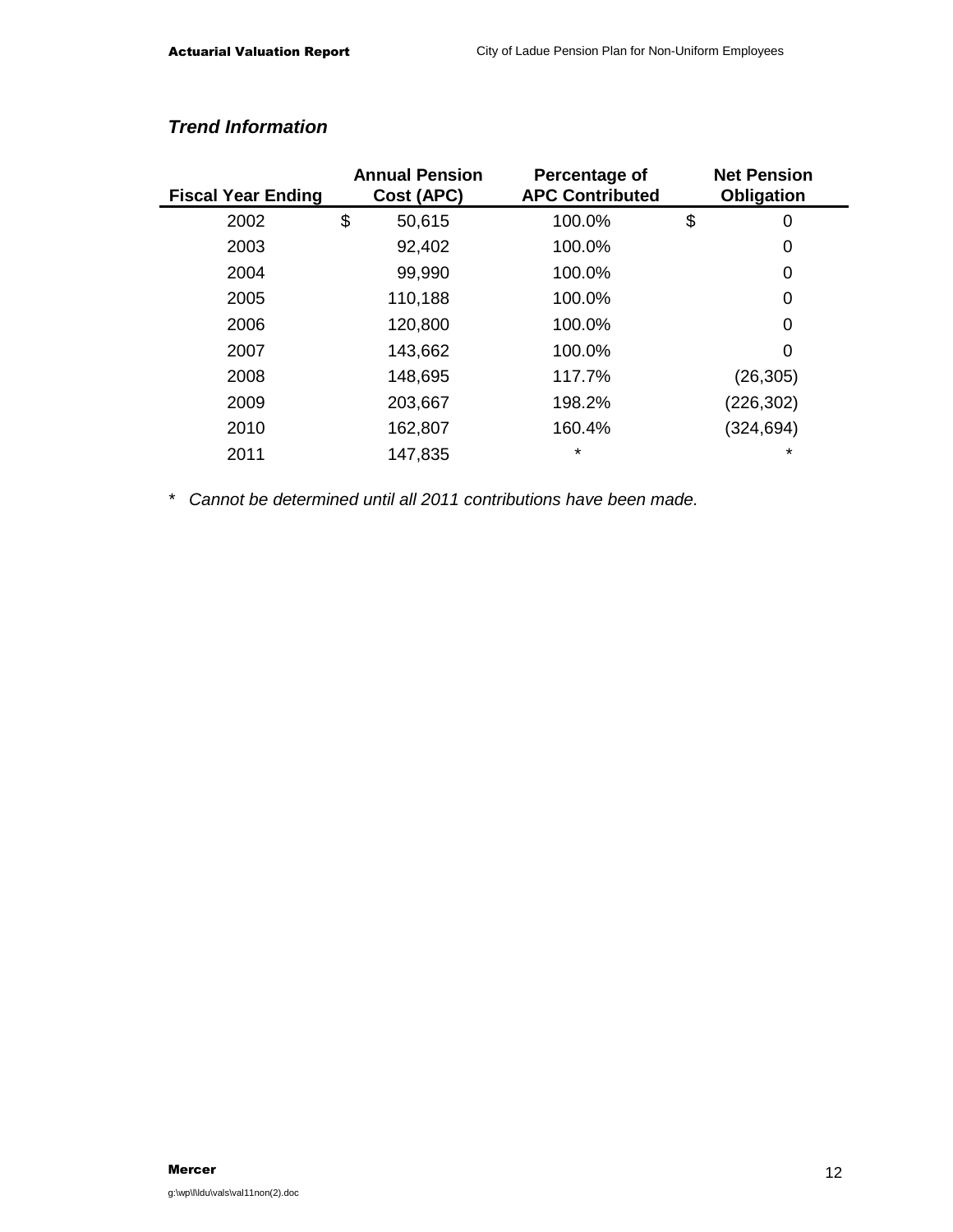### 5. Plan assets

|                 | <b>Percentage of Total</b>                            |
|-----------------|-------------------------------------------------------|
| \$<br>81,846    | 2.47%                                                 |
|                 |                                                       |
| 1,102,726       | 33.34%                                                |
| 1,446,056       | 43.72%                                                |
| 380,379         | 11.50%                                                |
| 285,155         | 8.62%                                                 |
| 6,493           | 0.20%                                                 |
| 4,979           | 0.15%                                                 |
| \$<br>3,307,634 | 100.00%                                               |
|                 | <b>Market Value as of</b><br><b>December 31, 2010</b> |

|                                                        | <b>Plan year ending</b>  |                          |
|--------------------------------------------------------|--------------------------|--------------------------|
| Reconciliation of assets (market value)                | <b>December 31, 2010</b> | <b>December 31, 2009</b> |
| Net assets at beginning of year                        | \$<br>2,749,187          | \$<br>1,953,338          |
| Contributions received                                 |                          |                          |
| $\blacksquare$ City                                    | 261,199                  | 403,664                  |
| ■ Employee                                             | 0                        | O                        |
| Investment earnings                                    |                          |                          |
| Interest and dividends                                 | 85,385                   | 68,625                   |
| • Realized and unrealized gain/(loss)                  | 306,768                  | 417,723                  |
| Other income                                           | 0                        | O                        |
| <b>Disbursements</b>                                   |                          |                          |
| ■ Benefit payments to participants or<br>beneficiaries | (59, 744)                | (71, 317)                |
| • Investment expenses                                  | (8,806)                  | (6, 364)                 |
| • Administrative expenses                              | (26, 355)                | (16, 482)                |
| Net income                                             | \$<br>558,447            | \$<br>795,849            |
| Net assets at end of year                              | \$<br>3,307,634          | \$<br>2,749,187          |
| Actual investment return                               | 13.51%                   | 22.73%                   |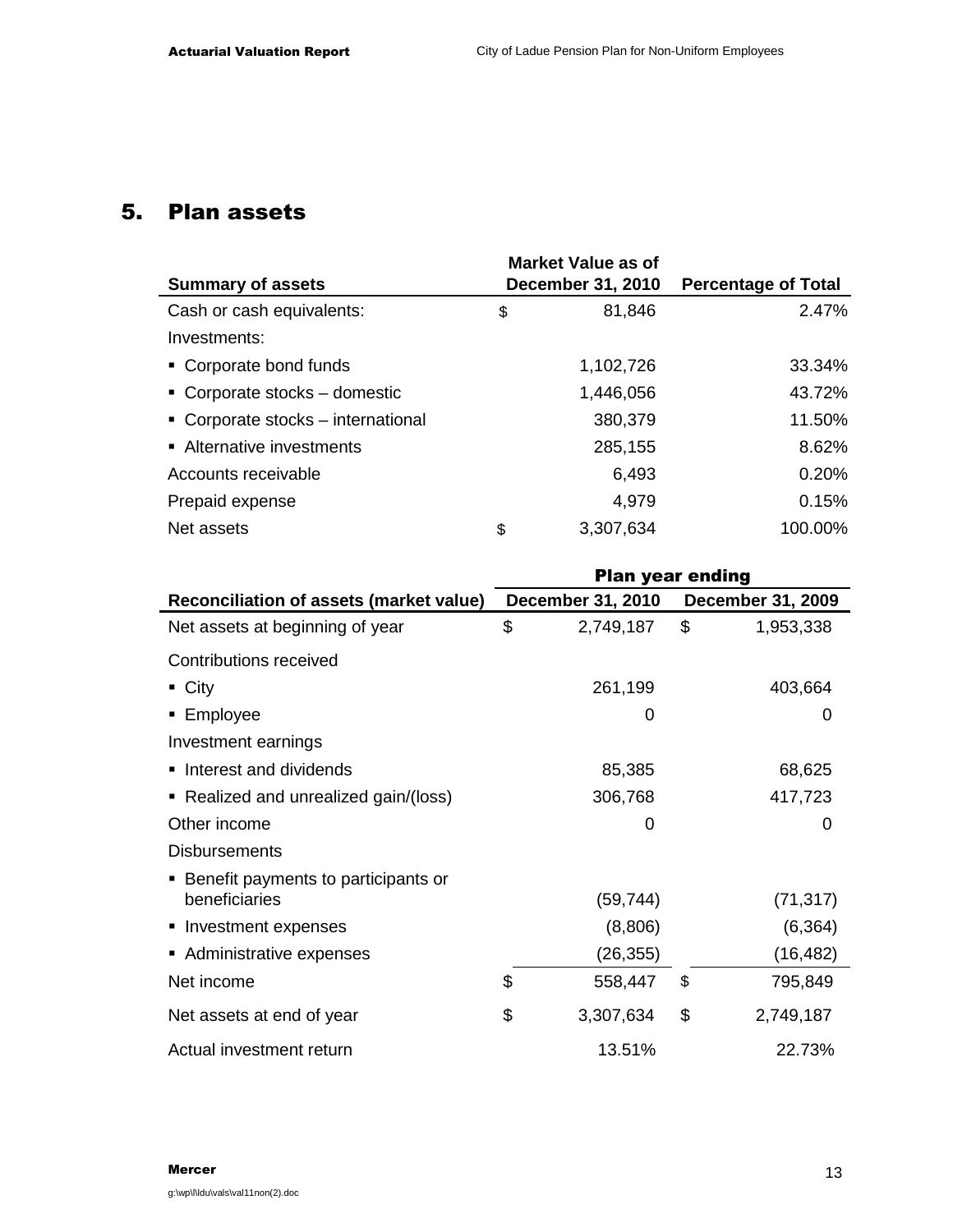#### **Actuarial value of assets**

| 1. Preliminary actuarial value of assets at January 1, 2010     | \$<br>3,069,929 |
|-----------------------------------------------------------------|-----------------|
| 2. Contributions                                                | 261,199         |
| 3. Benefit payments                                             | (59, 744)       |
| 4. Expenses                                                     | (26, 355)       |
| 5. Expected interest at 7.75% on $1. + 2. + 3. + 4.$            | 244,705         |
| 6. Expected actuarial value of assets at December 31, 2010      |                 |
| $(1 + 2 + 3 + 4 + 5)$                                           | 3,489,734       |
| 7. Market value of assets at December 31, 2010                  | 3,307,634       |
| 8. Adjustments to reflect market value (see following table)    | (90, 162)       |
| 9. Preliminary actuarial value at December 31, 2010 $(6. + 8.)$ | 3,399,572       |
| 10. 80% of market value at December 31, 2010                    | 2,646,107       |
| 11. 120% of market value at December 31, 2010                   | 3,969,161       |
| 12. Actuarial value of assets at December 31, 2010              |                 |
| (9., but not less than 10. nor more than 11.)                   | \$<br>3,399,572 |

### **Schedule of market value adjustments**

| Year  | Gain/(Loss)<br><b>Base</b> | <b>Unrecognized</b><br><b>Balance</b><br>1/1/2010 | 12/31/2010<br><b>Adjustment</b> | <b>Unrecognized</b><br><b>Balance</b><br>1/1/2011 |
|-------|----------------------------|---------------------------------------------------|---------------------------------|---------------------------------------------------|
| 2006  | \$<br>67,570               | \$<br>13,514                                      | \$<br>13,514                    | \$<br>0                                           |
| 2007  | (38, 410)                  | (15, 364)                                         | (7,682)                         | (7,682)                                           |
| 2008  | (879, 958)                 | (527, 974)                                        | (175, 992)                      | (351, 982)                                        |
| 2009  | 261,352                    | 209,082                                           | 52,270                          | 156,812                                           |
| 2010  | $138,642^1$                | N/A                                               | 27,728                          | 110,914                                           |
| Total | N/A                        | \$<br>(320,742)                                   | \$<br>(90,162)                  | \$<br>(91, 938)                                   |

 $1$  7.-6.-Unrecognized balance January 1, 2010.

 $\overline{a}$ 

 $\overline{a}$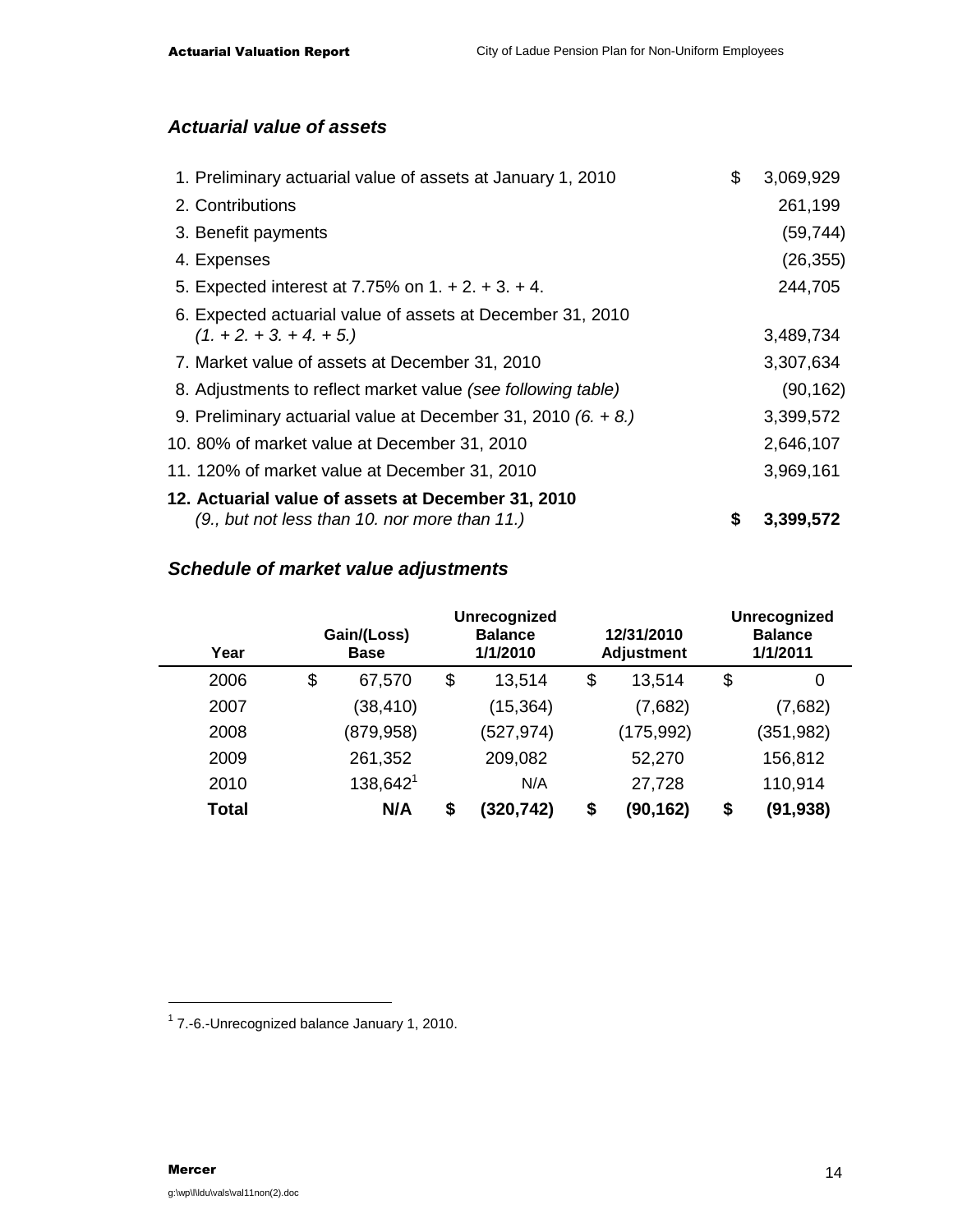### 6. Participant data

#### **Statistics**

|                                                  | <b>Plan year beginning</b> |                        |    |                        |  |
|--------------------------------------------------|----------------------------|------------------------|----|------------------------|--|
|                                                  |                            | <b>January 1, 2011</b> |    | <b>January 1, 2010</b> |  |
| Participants included in valuation               |                            |                        |    |                        |  |
| Active participants                              |                            |                        |    |                        |  |
| - Vested                                         |                            | 23                     |    | 20                     |  |
| Non-vested                                       |                            | 6                      |    | 9                      |  |
| <b>Total actives</b><br>$\overline{\phantom{0}}$ |                            | 29                     |    | 29                     |  |
| • Inactive with deferred benefits                |                            | $\overline{2}$         |    | $\overline{2}$         |  |
| • Inactive with immediate benefits               |                            | 11                     |    | 11                     |  |
| • Total                                          |                            | 42                     |    | 42                     |  |
| <b>Active participant statistics</b>             |                            |                        |    |                        |  |
| ■ Average age                                    |                            | 49.7                   |    | 48.8                   |  |
| • Average years of service                       |                            | 16.9                   |    | 15.8                   |  |
| $\blacksquare$ Total compensation <sup>2</sup>   | \$                         | 1,717,264              | \$ | 1,802,804              |  |
| Average compensation <sup>2</sup>                |                            | 59,216                 |    | 62,166                 |  |
| <b>Inactive deferred statistics</b>              |                            |                        |    |                        |  |
| ■ Average age                                    |                            | 51.7                   |    | 50.7                   |  |
| • Total monthly benefits                         | \$                         | 1,043                  | \$ | 1,043                  |  |
| • Average monthly benefits                       |                            | 522                    |    | 522                    |  |
| <b>Inactive immediate statistics</b>             |                            |                        |    |                        |  |
| ■ Average age                                    |                            | 78.6                   |    | 77.6                   |  |
| • Total monthly benefits                         | \$                         | 4,979                  | \$ | 4,979                  |  |
| • Average monthly benefits                       |                            | 453                    |    | 453                    |  |

 $2$  Annualized earnings for prior calendar year increased by the salary assumption of 5%.

 $\overline{a}$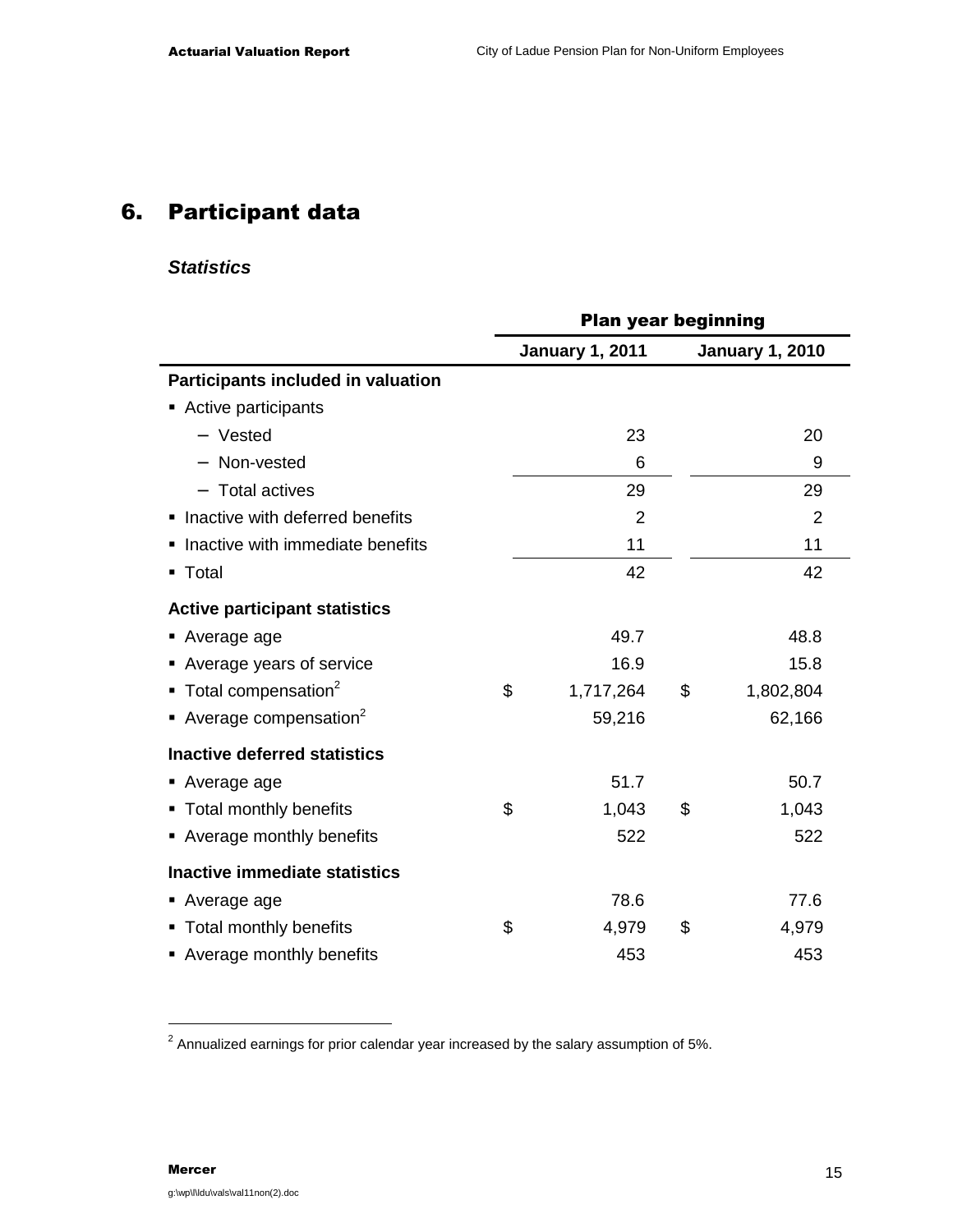### **Participant data reconciliation**

|                               |                               | <b>Inactive participants</b> |                       |              |
|-------------------------------|-------------------------------|------------------------------|-----------------------|--------------|
|                               | <b>Active</b><br>participants | With deferred<br>benefits    | Receiving<br>benefits | <b>Total</b> |
| Beginning of the year         | 29                            | 2                            | 11                    | 42           |
| <b>Retirements</b>            | 0                             | 0                            | 0                     | 0            |
| <b>Disabilities</b>           | <sup>0</sup>                  | 0                            | 0                     | 0            |
| Deaths without beneficiary    | 0                             | 0                            | 0                     | 0            |
| Deaths with beneficiary       | 0                             | 0                            | 0                     | 0            |
| Non-vested terminations       | (1)                           | N/A                          | N/A                   | (1)          |
| <b>Vested terminations</b>    | 0                             | 0                            | N/A                   | 0            |
| <b>Rehires</b>                |                               | 0                            | 0                     |              |
| Lump sum payouts              | 0                             | 0                            | 0                     | 0            |
| <b>Expiration of benefits</b> | N/A                           | N/A                          | 0                     | 0            |
| New entrants                  | 0                             | N/A                          | N/A                   | 0            |
| Net change                    | 0                             | 0                            | 0                     | 0            |
| End of the year               | 29                            | 2                            | 11                    | 42           |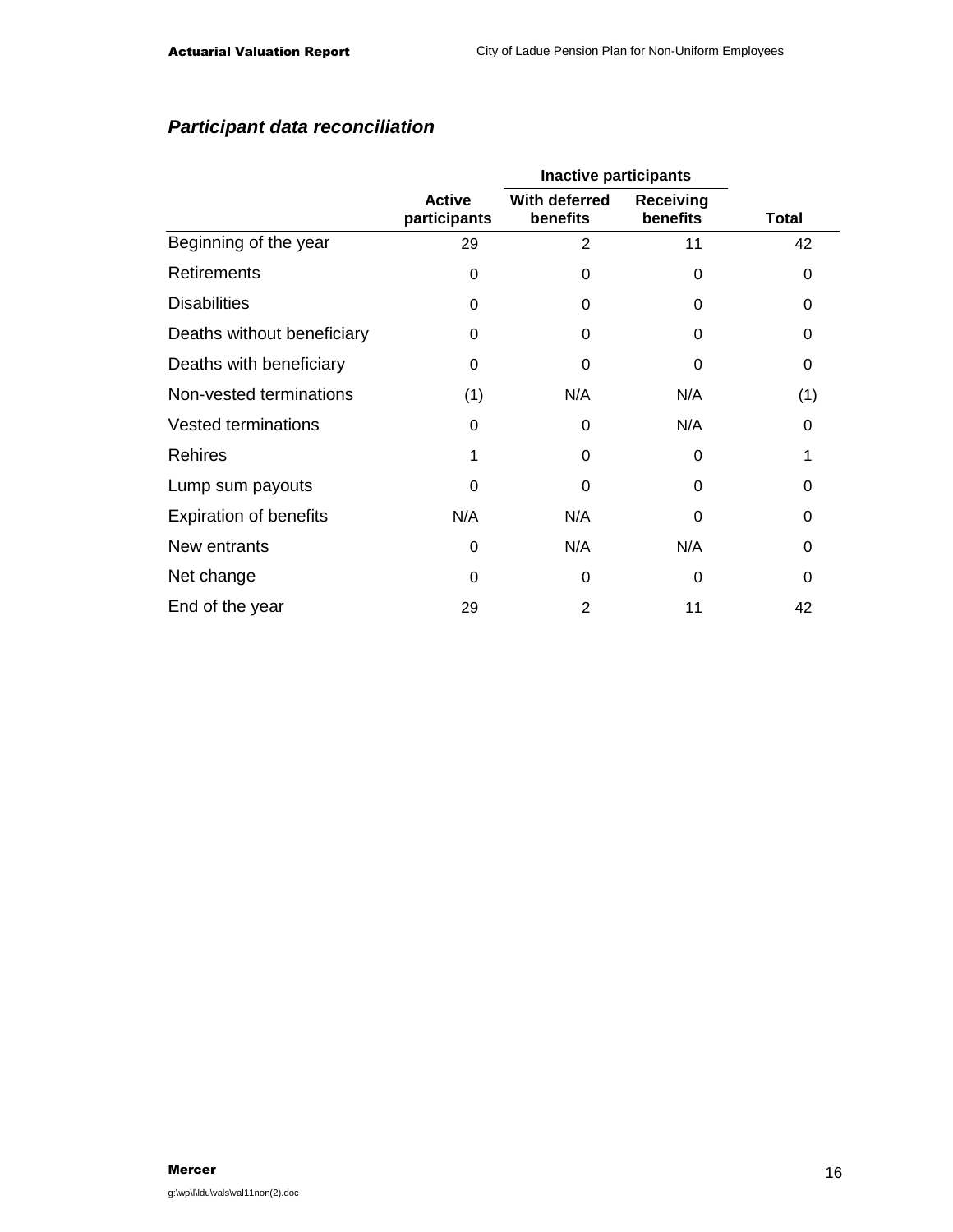|              |         |              |         | Years of service as of January 1, 2011 |   |                                         |   |                |                |
|--------------|---------|--------------|---------|----------------------------------------|---|-----------------------------------------|---|----------------|----------------|
| Age          | Under 1 | $1 - 4$      | $5 - 9$ |                                        |   | $10 - 14$ $15 - 19$ $20 - 24$ $25 - 29$ |   | $30+$          | <b>Total</b>   |
| Under 25     |         |              |         |                                        |   |                                         |   |                | 0              |
| $25 - 29$    |         |              |         |                                        |   |                                         |   |                | $\Omega$       |
| $30 - 34$    |         |              | 1       |                                        |   |                                         |   |                | 1              |
| $35 - 39$    |         |              |         | 5                                      |   |                                         |   |                | 5              |
| $40 - 44$    |         | $\mathbf{1}$ | 2       | 1                                      | 2 | 1                                       |   |                | $\overline{7}$ |
| $45 - 49$    |         | 1            | 1       |                                        |   |                                         |   |                | 2              |
| $50 - 54$    |         |              |         |                                        | 1 |                                         |   | 1              | $\overline{2}$ |
| $55 - 59$    |         |              |         |                                        |   | 2                                       | 1 | $\overline{2}$ | 5              |
| $60 - 64$    |         |              |         | 1                                      |   | 1                                       |   | 1              | 3              |
| $65 - 69$    |         |              | 1       |                                        | 2 |                                         | 1 |                | 4              |
| 70 & up      |         |              |         |                                        |   |                                         |   |                | $\Omega$       |
| <b>Total</b> | 0       | 2            | 5       | 7                                      | 5 | 4                                       | 2 | 4              | 29             |

### **Distribution of active participants**

In each cell, the number is the count of active employees for each age/service combination.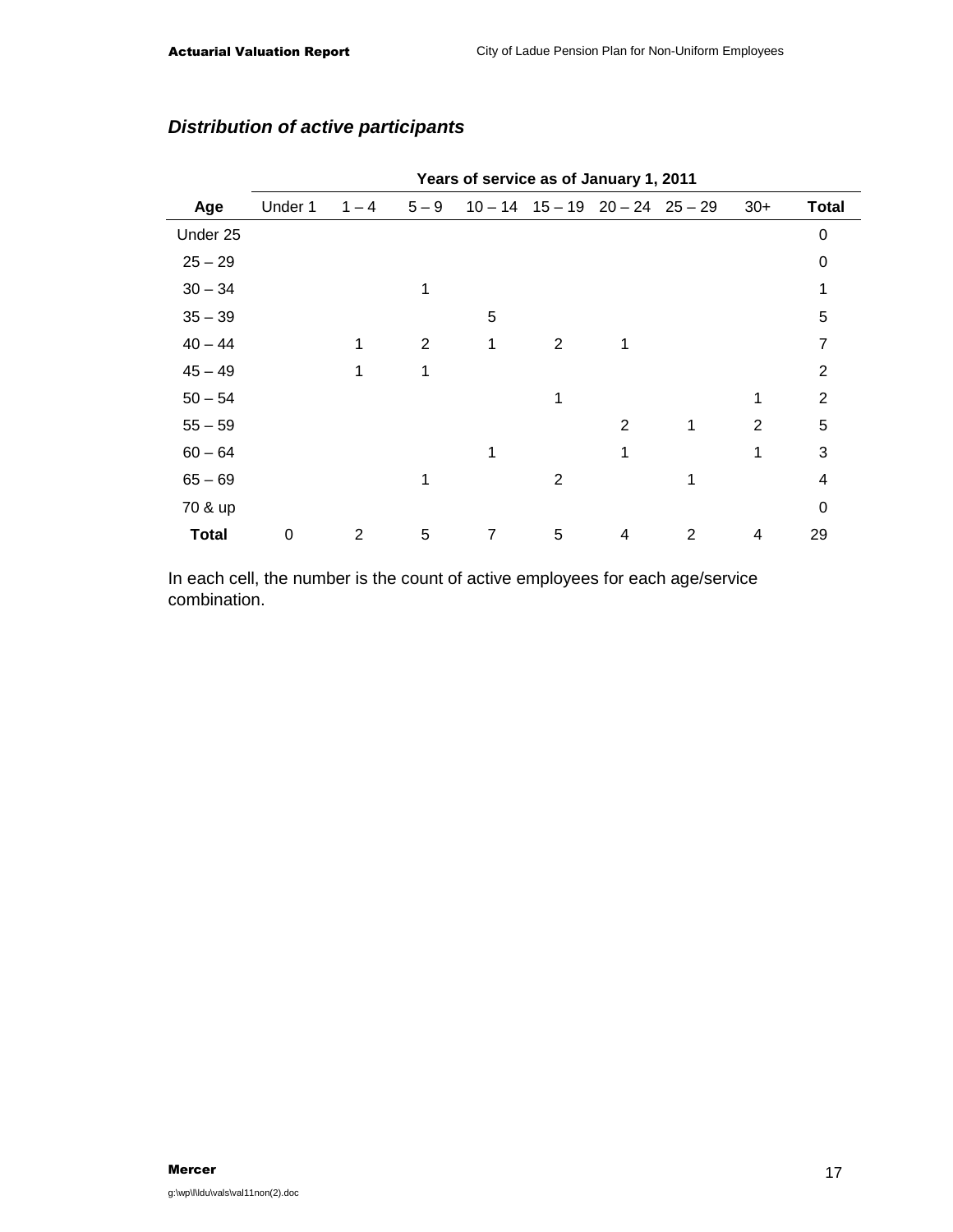### 7. Actuarial methods and policies

#### Actuarial cost method

#### **For liabilities and contributions**

**Actuarial cost method:** Liabilities and contributions shown in this report are computed using the aggregate cost method of funding. The objective under this method is to fund all participants' benefits under the plan by annual contributions which are level as a percentage of aggregate salary, starting at the valuation date and continuing until the assumed retirement, termination, disability or death. The method does not distinguish between benefits credited for past and future service or between liabilities created before and after the introduction of the funding method.

A detailed description of this calculation follows:

- The present value of projected benefits is calculated as the present value of all benefit payments expected to be paid to the plan's current participants, including active and retired members, beneficiaries and terminated members with vested rights.
- The present value of future normal costs is the excess of the present value of projected benefits over the actuarial asset value of the fund and the present value of future employee contributions to the plan. This excess is divided by the present value of future salaries to obtain an accrual percentage. This percentage is applied to the salaries of active participants under the assumed retirement age and then adjusted for expected administrative expenses to obtain the normal cost.

#### **For financial reporting**

**Actuarial cost method:** Liabilities shown in this report for GASB financial reporting are computed using the individual entry age normal method of funding. The objective under this method is to fund each participant's benefits under the plan as payments which are level as a percentage of salary, starting at the original employment date and continuing until the assumed retirement, termination, disability or death.

A detailed description of the calculation follows:

 The normal cost for each active participant under the assumed retirement age is determined by applying to compensation the level percentage of salary which, if contributed each year from date of entry into the plan until the assumed retirement (termination, disability or death) date, is sufficient to provide the full value of the benefits expected to be payable.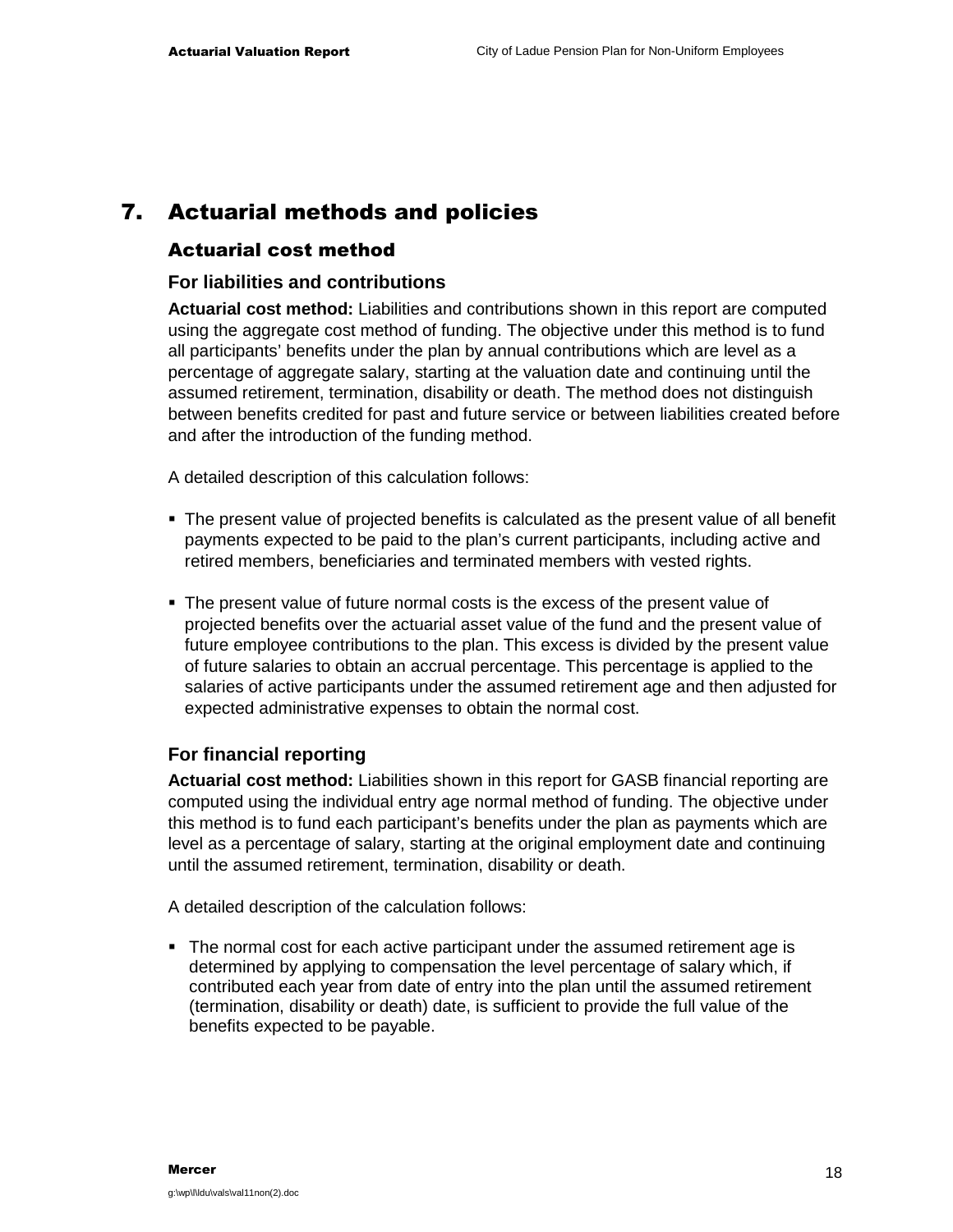- The present value of future normal costs is the total of the discounted values of all active participants' normal costs, assuming these to be paid in each case from the valuation date until retirement (termination, disability or death) date.
- The present value of projected benefits is calculated as the value of all benefit payments expected to be paid to the plan's current participants, including active and retired members, beneficiaries, and terminated members with vested rights.
- The accrued liability is the excess of the present value of projected benefits over the present value of future normal costs.
- The unfunded liability is the excess of the accrued liability over the actuarial asset value of the fund and represents that part of the accrued liability which has not been funded by accumulated past contributions.

#### Method for determining actuarial value of assets

The actuarial asset value is based on a five-year moving average of expected and market values determined as follows:

- At the end of each plan year, an expected asset value is calculated as the sum of the previous year's preliminary actuarial value increased with a year's interest at the plan valuation rate plus net cash flow adjusted for interest (at the same rate) to the end of the plan year;
- The investment gain/(loss) is the excess of the current market value over the sum of the expected asset value plus the unrecognized balances of investment gains/(losses) for the previous five years;
- The investment gain so determined is recognized in five equal installments in the actuarial valuation immediately following the year in which such gain/(loss) incurred;
- The preliminary actuarial asset value is the sum of the expected asset value plus the installments of investment gains/(losses) during the preceding five plan years; and
- The actuarial asset value is the preliminary value but in no case more than 120% of the market value or less than 80% of the market value.

#### Funding policy

This funding policy contribution is the normal cost under the aggregate cost method with interest to the end of the plan year.

#### Changes in actuarial methods since prior valuation

There have been no changes in actuarial methods since the prior valuation.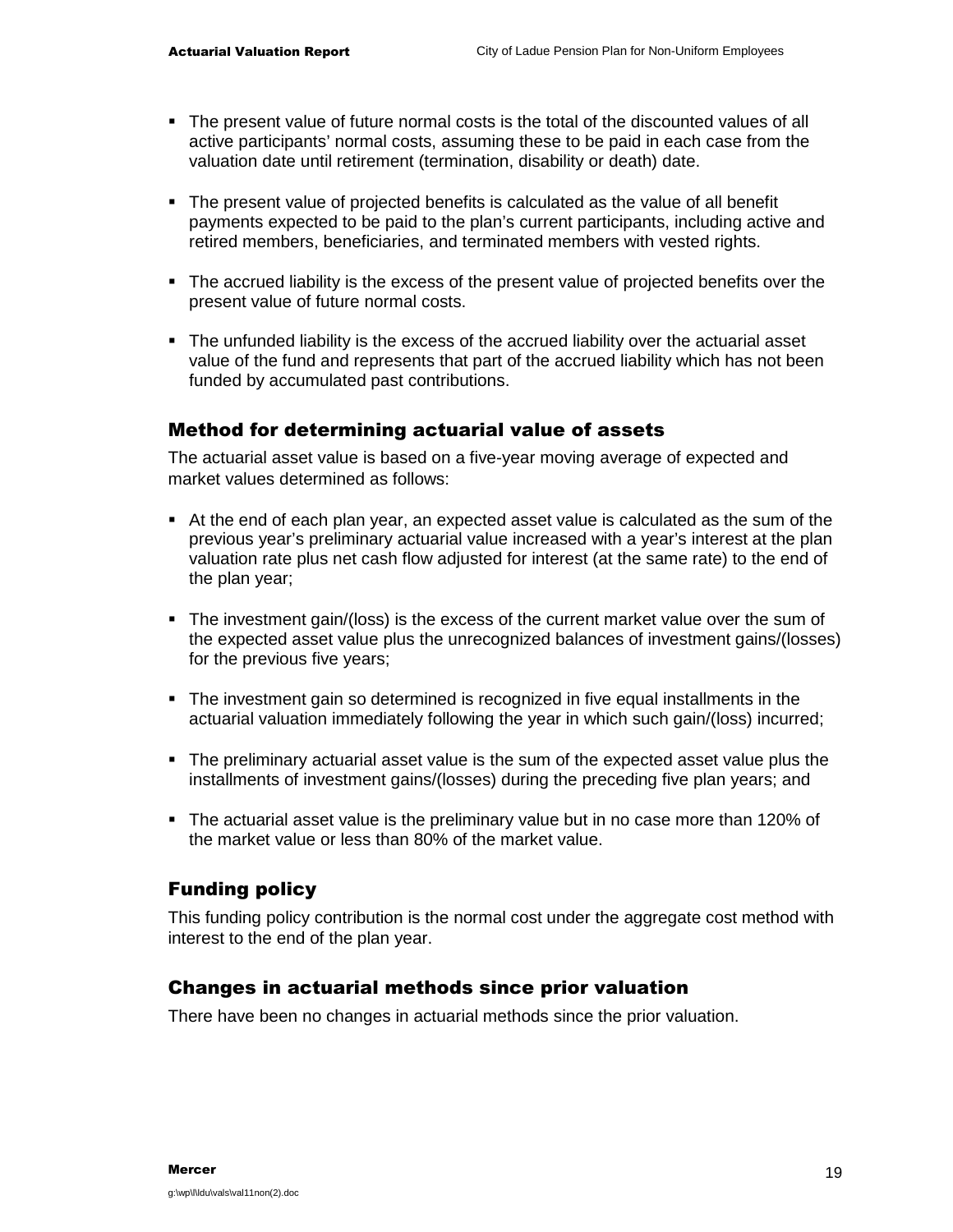### 8. Summary of actuarial assumptions

The following assumptions were used in valuing the liabilities and benefits under the plan. These assumptions are based on the last experience study, as adopted by the Board, with updates to the investment return and mortality assumptions. The City of Ladue is responsible for selecting the assumptions used for this valuation.

| <b>Investment return</b>       | 7.50% per year compounded annually.                                                                                                 |
|--------------------------------|-------------------------------------------------------------------------------------------------------------------------------------|
| <b>Salary increases</b>        | 5.00% per year compounded annually.                                                                                                 |
| <b>Inflation</b>               | 3.00% per year.                                                                                                                     |
| <b>Expenses</b>                | \$20,000 per year                                                                                                                   |
| <b>Mortality</b>               |                                                                                                                                     |
| Healthy                        | RP-2000 Combined White Collar Mortality table<br>projected to 2017 by Scale AA for males and females.<br>See table of sample rates. |
| <b>Disabled</b>                | Post-1994 Disability Mortality table as prescribed by<br>IRS Revenue Ruling 96-7. See table of sample rates.                        |
| <b>Demographic assumptions</b> |                                                                                                                                     |
| <b>Disability</b>              |                                                                                                                                     |
| Rates                          | Rates varying by age and gender. See table of<br>sample rates.                                                                      |
| Duration of disability         | Factors varying by age for active participants and age<br>at disability for disabled participants after January 1,<br>2008.         |
|                                | <b>Duration</b><br><u>Age</u>                                                                                                       |
|                                | Under 45<br>10 years                                                                                                                |
|                                | $45 - 54$<br>8 years                                                                                                                |
|                                | $55 - 59$<br>5 years                                                                                                                |
|                                | 60 and over<br>2 years                                                                                                              |
| Withdrawal                     | Rates varying by age. See table of sample rates.                                                                                    |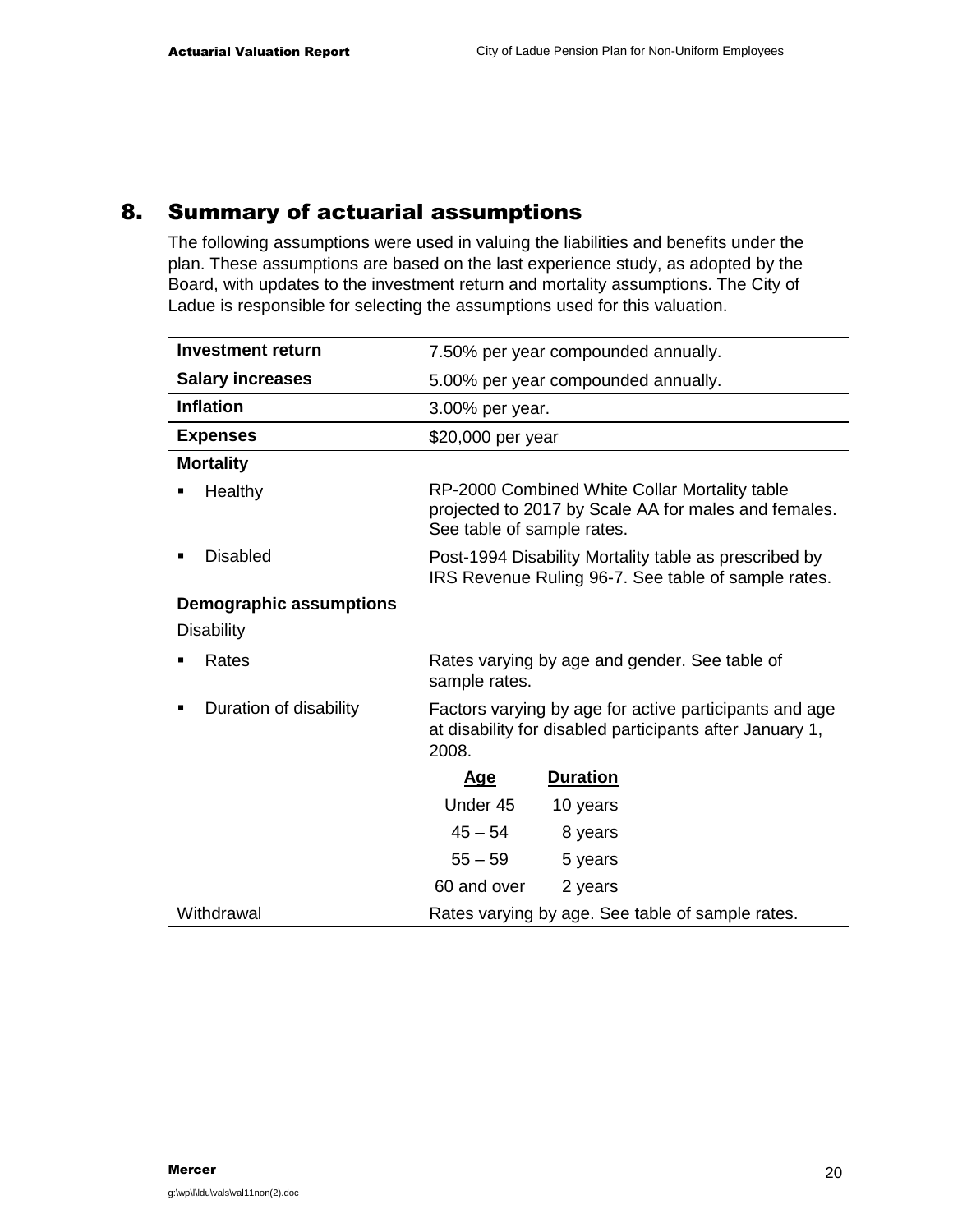| Retirement         | Rates varying by age for active participants.                            |                                                                                                           |  |
|--------------------|--------------------------------------------------------------------------|-----------------------------------------------------------------------------------------------------------|--|
|                    | <u>Age</u>                                                               | <b>Retirement Rate</b>                                                                                    |  |
|                    | 62                                                                       | 0.3                                                                                                       |  |
|                    | 63                                                                       | 0.2                                                                                                       |  |
|                    | 64                                                                       | 0.1                                                                                                       |  |
|                    | 65                                                                       | 1.0                                                                                                       |  |
|                    |                                                                          | For vested terminations, age 62 or 65 depending on<br>their normal retirement ages.                       |  |
| Percentage married | 80% for active participants. Actual information is used<br>for retirees. |                                                                                                           |  |
| Age difference     | retirees.                                                                | A married male is assumed to be four years older than<br>his spouse. Actual spouse birth date is used for |  |
| Form of payment    | contributions at termination.                                            | For single participants, life annuity with a refund of                                                    |  |
|                    | termination.                                                             | For married participants, unreduced 50% joint and<br>survivor annuity, with refund of contributions at    |  |
|                    | elected at retirement.                                                   | For retirees, the form of payment is based on the form                                                    |  |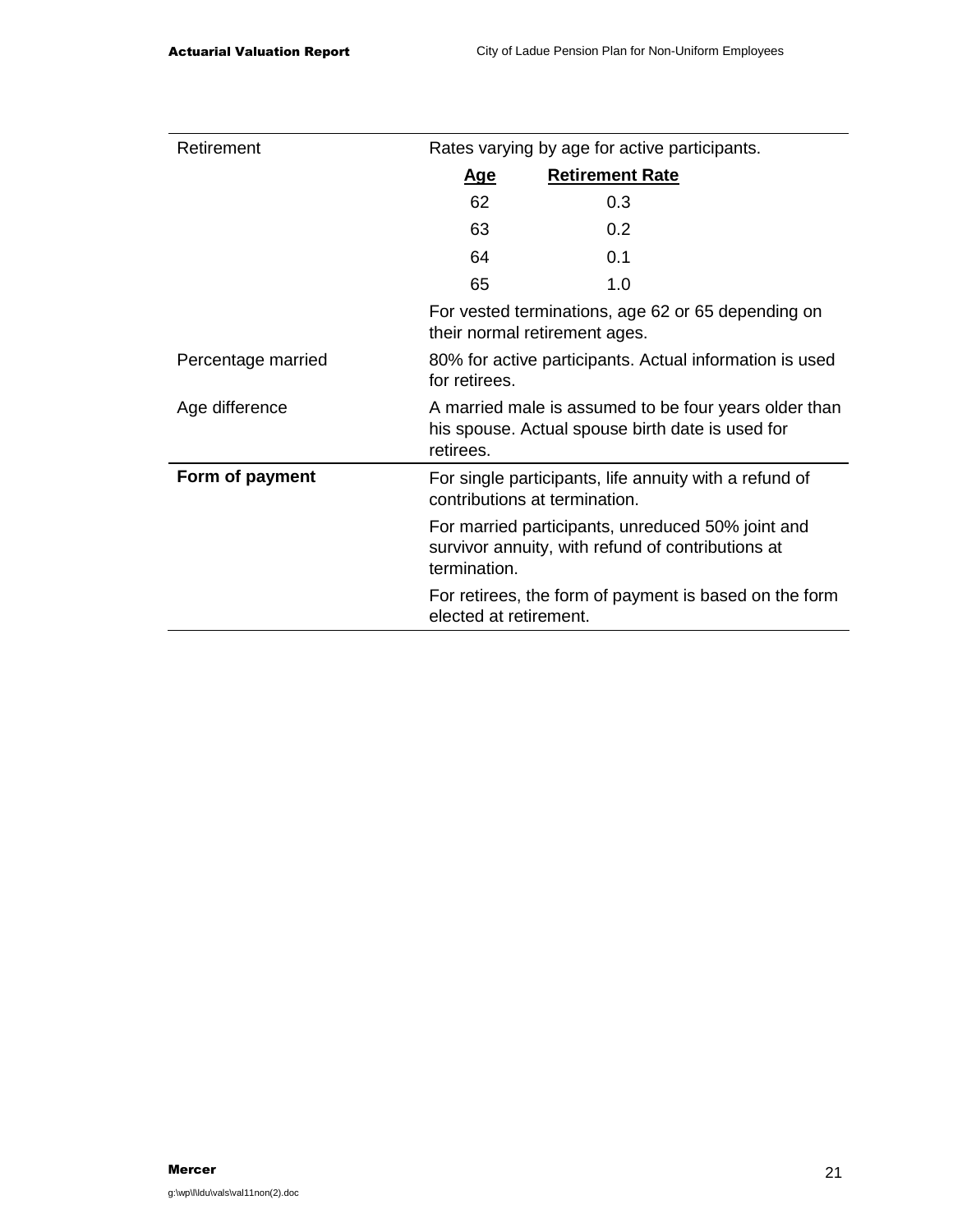#### **Table of sample rates**

|                 |             |                            |             | <b>Rates</b>                |             |                   |             |               |
|-----------------|-------------|----------------------------|-------------|-----------------------------|-------------|-------------------|-------------|---------------|
| <b>Attained</b> |             | <b>Mortality - Healthy</b> |             | <b>Mortality - Disabled</b> |             | <b>Disability</b> |             | Withdrawal    |
| Age             | <b>Male</b> | <b>Female</b>              | <b>Male</b> | <b>Female</b>               | <b>Male</b> | <b>Female</b>     | <b>Male</b> | <b>Female</b> |
| 20              | .0002       | .0001                      | .0246       | .0097                       | .0000       | .0000             | .2000       | .2250         |
| 25              | .0003       | .0002                      | .0275       | .0120                       | .0000       | .0000             | .1500       | .1750         |
| 30              | .0003       | .0002                      | .0307       | .0148                       | .0000       | .0000             | .1000       | .1250         |
| 35              | .0005       | .0004                      | .0342       | .0177                       | .0000       | .0000             | .0750       | .0900         |
| 40              | .0008       | .0005                      | .0384       | .0206                       | .0005       | .0010             | .0500       | .0650         |
| 45              | .0011       | .0008                      | .0430       | .0240                       | .0010       | .0020             | .0340       | .0450         |
| 50              | .0015       | .0012                      | .0480       | .0280                       | .0020       | .0030             | .0200       | .0300         |
| 55              | .0024       | .0023                      | .0531       | .0326                       | .0031       | .0045             | .0100       | .0150         |
| 60              | .0042       | .0043                      | .0581       | .0380                       | .0045       | .0063             | .0000       | .0000         |
| 65              | .0087       | .0079                      | .0637       | .0443                       | .0000       | .0000             | .0000       | .0000         |
| 70              | .0149       | .0139                      | .0733       | .0513                       | .0000       | .0000             | .0000       | .0000         |
| 75              | .0265       | .0224                      | .0889       | .0626                       | .0000       | .0000             | .0000       | .0000         |
| 80              | .0501       | .0382                      | .1071       | .0805                       | .0000       | .0000             | .0000       | .0000         |
| 85              | .0929       | .0670                      | .1333       | .1094                       | .0000       | .0000             | .0000       | .0000         |
| 90              | .1665       | .1199                      | .1734       | .1535                       | .0000       | .0000             | .0000       | .0000         |
| 95              | .2544       | .1809                      | .2341       | .2170                       | .0000       | .0000             | .0000       | .0000         |
| 100             | .3387       | .2335                      | .3192       | .3034                       | .0000       | .0000             | .0000       | .0000         |

### Changes in assumptions since prior valuation

The discount rate was changed from 7.75% to 7.50% and the healthy mortality assumption was changed from RP-2000 combined active/retired, white collar adjustment, with a fixed 7 year projection to the same table with a fixed 17 year projection.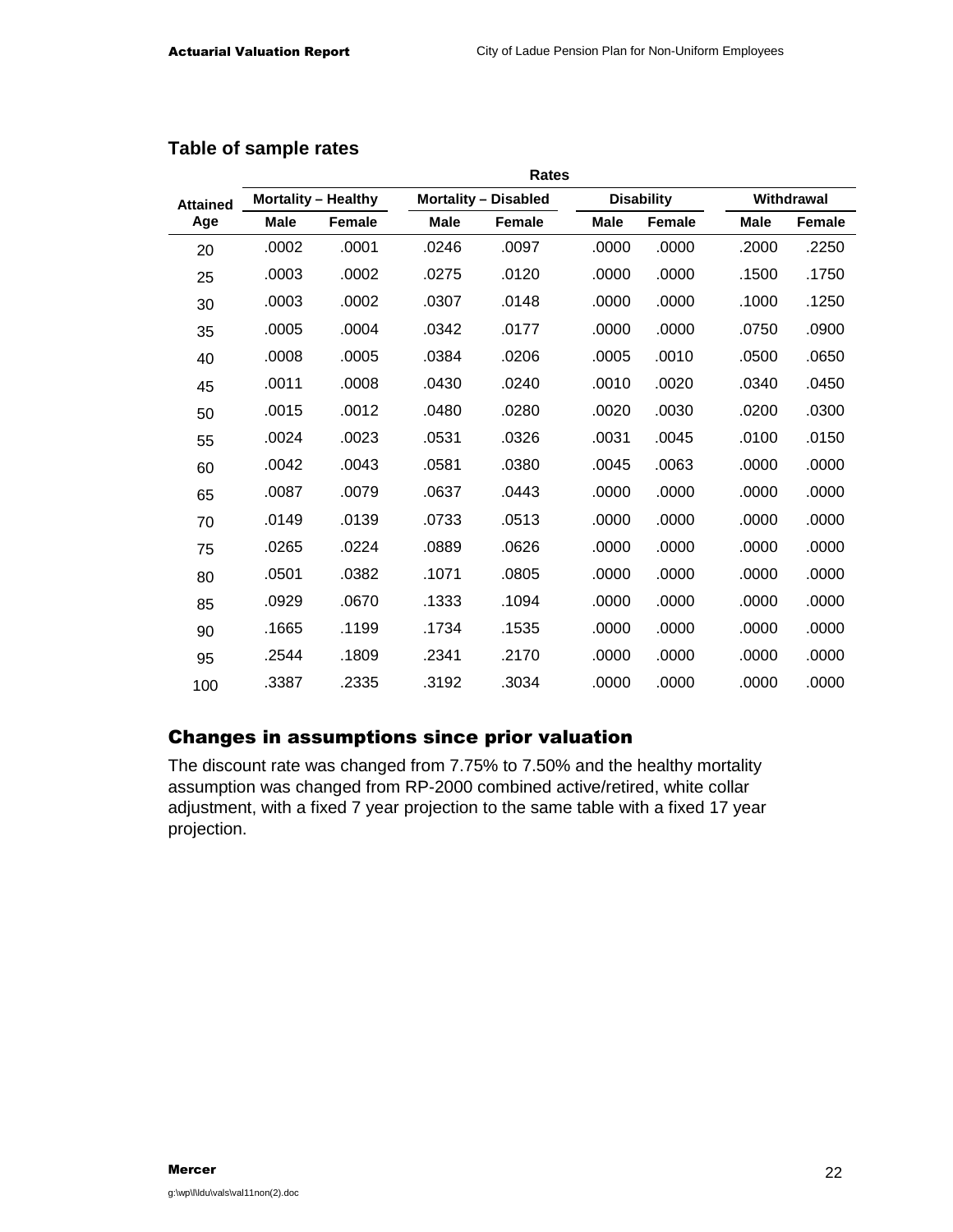### 9. Summary of plan provisions

Following is a summary of the major plan provisions used in the valuation of this report. The City of Ladue is solely responsible for the validity, accuracy and comprehensiveness of this information. If any of the plan provisions shown below are not accurate and complete, the valuation results may differ significantly from those shown in this report and may require a revision of this report. Moreover, these plan provisions may be susceptible to different interpretations, each of which could be reasonable, and that the different interpretations could lead to different valuation results.

| <b>Effective date</b>         | January 1, 1968; last amended November 9, 2007.                                                                                                                                                                                                                                         |
|-------------------------------|-----------------------------------------------------------------------------------------------------------------------------------------------------------------------------------------------------------------------------------------------------------------------------------------|
| Plan year                     | January 1 through December 31.                                                                                                                                                                                                                                                          |
| Sponsoring employer           | The City of Ladue.                                                                                                                                                                                                                                                                      |
| Participating employees       | Employees not covered by the City's pension plan for<br>firemen and policemen.                                                                                                                                                                                                          |
| Administration                | Trust.                                                                                                                                                                                                                                                                                  |
| Type of plan                  | Defined benefit.                                                                                                                                                                                                                                                                        |
| Eligibility                   | The first day of the month following hire date.                                                                                                                                                                                                                                         |
| Actuarial equivalence         | Based on UP84 Mortality set back one year and 5%<br>interest.                                                                                                                                                                                                                           |
| <b>Employee contributions</b> | Employee contributions are no longer required. The<br>interest rate used to accumulate contributions as set<br>by the Retirement Committee is 4%.                                                                                                                                       |
| Compensation                  | Compensation paid to an employee by the City of<br>Ladue for personal services rendered during a<br>calendar year including vacation pay, unused sick pay,<br>pretax contributions to deferred compensation and<br>cafeteria plans, and LTD premiums paid on behalf of<br>the employee. |
| Final average monthly salary  | Average compensation during the highest 36<br>consecutive months of compensation within the last<br>120 consecutive months of credited service. For<br>disabled employees, the average shall be determined<br>as of the date they ceased to be actively employed<br>due to disability.  |
| <b>Credited service</b>       | The period of continuous employment calculated to<br>completed months and periods while a participant is<br>employed or receiving LTD benefits or disability<br>benefits under the plan (or while on an FMLA leave).                                                                    |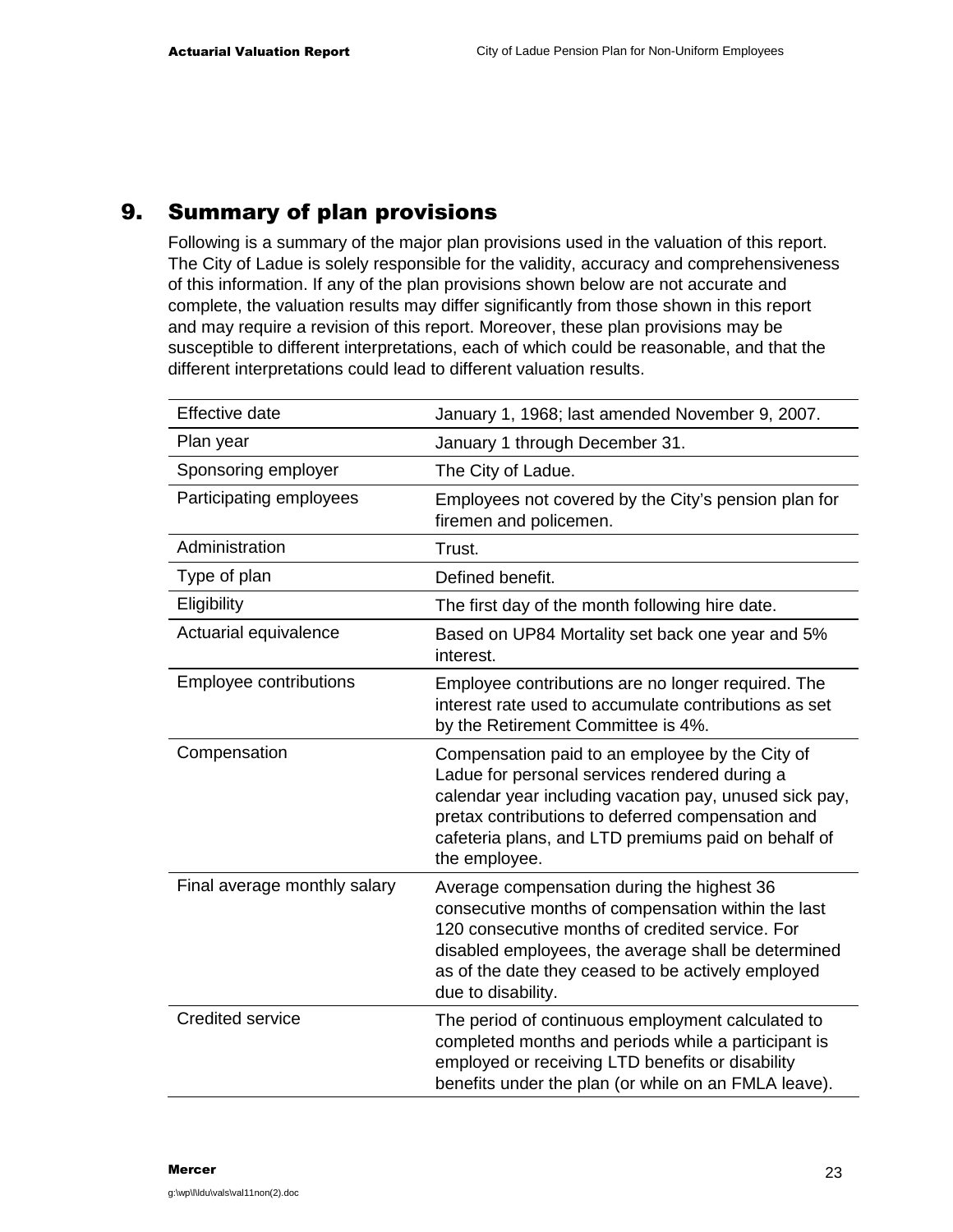| <b>Normal retirement</b>                 |                                                                                                                                                                                                                                                                                                                                                                                                |
|------------------------------------------|------------------------------------------------------------------------------------------------------------------------------------------------------------------------------------------------------------------------------------------------------------------------------------------------------------------------------------------------------------------------------------------------|
| Eligibility                              | The first day of the month coincident with or next<br>following the participant's 62nd birthday. For<br>terminations prior to 2000, later of the participant's<br>65th birthday and 10 years of service.                                                                                                                                                                                       |
| <b>Benefit</b>                           | The annual benefit is 1.25% of Final Average Monthly<br>Salary multiplied by the smaller of Credited Service<br>and 35 years. In addition, a participant terminating in<br>2000 or later is entitled to a refund of accumulated<br>employee contributions with interest.                                                                                                                       |
| <b>Late retirement</b>                   |                                                                                                                                                                                                                                                                                                                                                                                                |
| Eligibility                              | The first day of the month coinciding with or next<br>following the termination of employment with the<br>employer after Normal Retirement Date, but on or<br>before the first day of the month coinciding with or next<br>following the participant's 70th birthday.                                                                                                                          |
| <b>Benefit</b>                           | The annual benefit is 1.25% of Final Average Monthly<br>Salary multiplied by the smaller of Credited Service<br>and 35 years. In addition, a participant terminating in<br>2000 or later is entitled to a refund of accumulated<br>employee contributions with interest.                                                                                                                       |
| <b>Early retirement</b>                  |                                                                                                                                                                                                                                                                                                                                                                                                |
| Eligibility                              | The first day of any month after attaining age 55 and<br>completing 10 years of service.                                                                                                                                                                                                                                                                                                       |
| <b>Benefit</b>                           | The normal retirement benefit, accrued to the date of<br>early retirement and actuarially reduced for early<br>commencement. In addition, a participant terminating<br>in 2000 or later is entitled to a refund of accumulated<br>employee contributions with interest.                                                                                                                        |
| <b>Disability</b>                        |                                                                                                                                                                                                                                                                                                                                                                                                |
| <b>Retirement benefit</b>                | For disabilities commencing after January 1, 2008<br>disability benefits prior to retirement are paid outside<br>of the plan through an insurance company. Upon<br>cessation of payments, the early retirement, normal<br>retirement, late retirement or termination provisions<br>will apply if the participant has 10 years of Credited<br>Service when payments cease.                      |
| Benefits beyond normal<br>retirement age | For disabilities commencing after January 1, 2008 and<br>payments from the insurance company ceasing, upon<br>attaining normal retirement age, a disabled participant<br>will receive a Normal Retirement Benefit based on the<br>Final Average Monthly Salary as of the date of<br>disability and Credited Service he would have had if<br>he had continued working to normal retirement age. |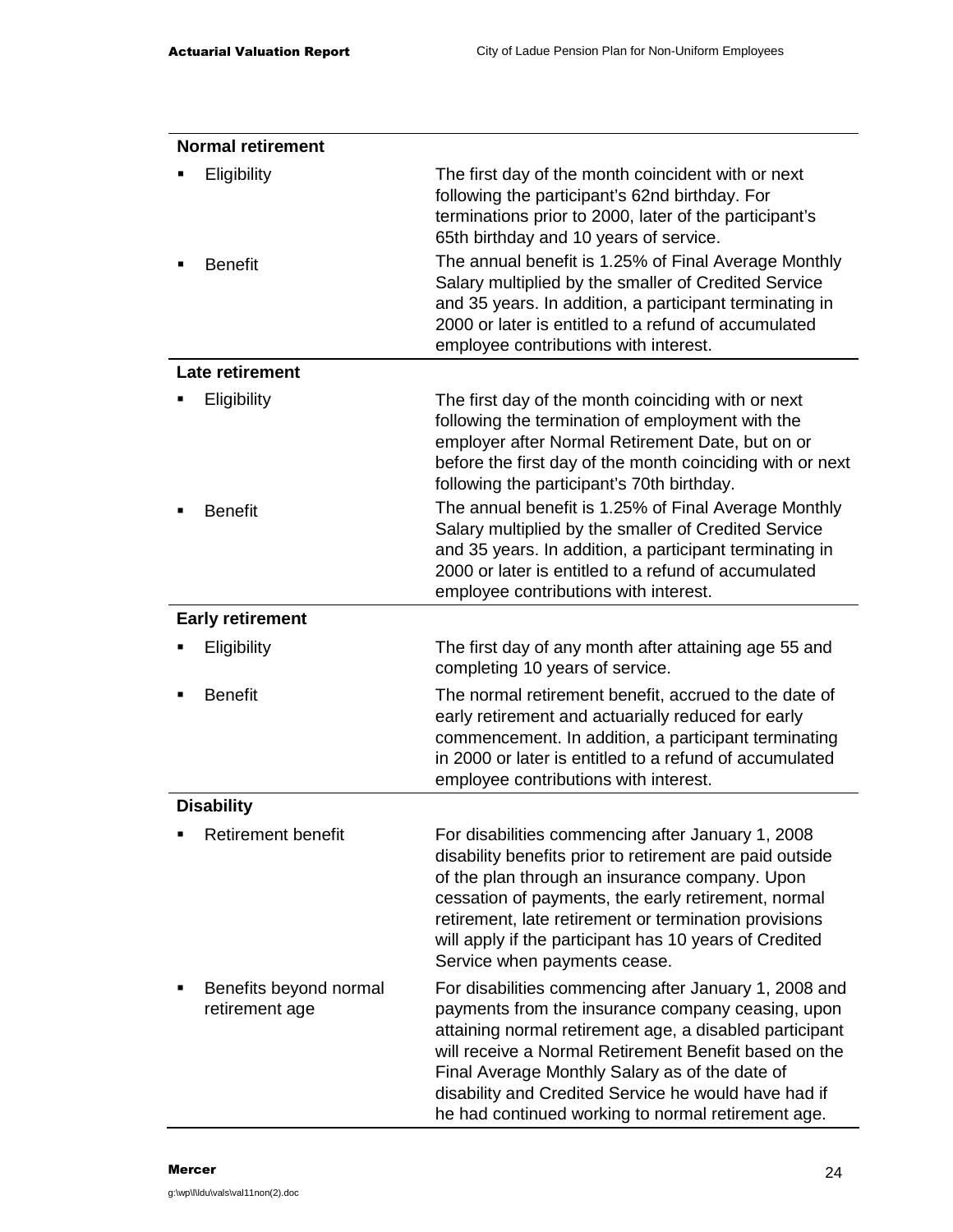| Death benefit prior to<br>retirement | The spouse of a participant who has completed 10<br>years of service or attained age 62 or died while on<br>disability with at least 10 years of service will receive a<br>monthly benefit for life equal to the amount that would<br>have been payable if the participant terminated on the<br>day prior to his death and had elected the 100%<br>contingent annuitant option. The benefit begins at the<br>participant's Normal Retirement Date or on an<br>actuarially equivalent basis any time after the<br>participant would have attained age 55. Spouses of<br>participants who are not disabled are also entitled to a<br>refund of accumulated employee contributions with<br>interest.<br>If the participant is not married or has not completed<br>10 years of service, no benefit will be payable, |
|--------------------------------------|-----------------------------------------------------------------------------------------------------------------------------------------------------------------------------------------------------------------------------------------------------------------------------------------------------------------------------------------------------------------------------------------------------------------------------------------------------------------------------------------------------------------------------------------------------------------------------------------------------------------------------------------------------------------------------------------------------------------------------------------------------------------------------------------------------------------|
|                                      | although if applicable, a refund of accumulated<br>employee contributions with interest will be made.                                                                                                                                                                                                                                                                                                                                                                                                                                                                                                                                                                                                                                                                                                           |
| <b>Termination benefit</b>           | A participant who terminates after having completed at<br>least 10 years of service is eligible to withdraw his<br>accumulated employee contributions with interest and<br>receive a deferred vested retirement benefit at Normal<br>Retirement Date, or an actuarially reduced benefit at<br>Early Retirement Date, based on service and pay<br>through termination.                                                                                                                                                                                                                                                                                                                                                                                                                                           |
|                                      | If the participant terminates before having completed<br>10 years of service, he will receive his accumulated<br>employee contributions with interest.                                                                                                                                                                                                                                                                                                                                                                                                                                                                                                                                                                                                                                                          |
| Forms of payment                     | The normal form of benefit payment is a monthly<br>annuity with 50% continuing to the spouse, if married,<br>when the participant dies. In lieu of monthly benefits,<br>small benefits with a value less than \$5,000 may be<br>paid in a lump sum.                                                                                                                                                                                                                                                                                                                                                                                                                                                                                                                                                             |

### Changes in plan provisions since prior valuation

None.